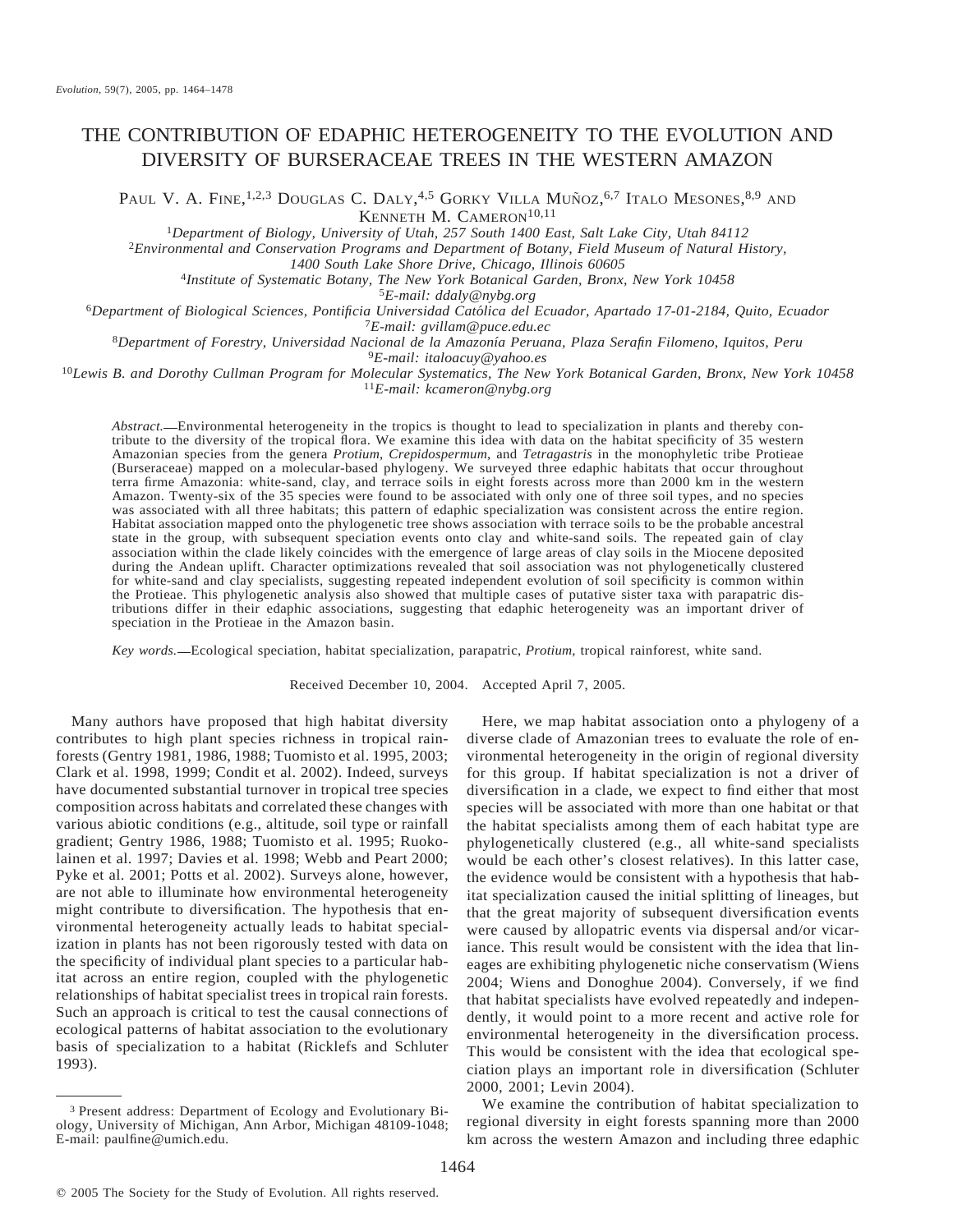habitats found throughout terra firme in the Amazon basin: white-sand forests, terrace (also called brown-sand) forests, and clay forests. Plant species compositions are distinctive in each of these habitats throughout the tropics, as defined by greater overlap in species composition in plots located within each of the habitats than between them (Ashton 1976; Guillamet 1987; Tuomisto et al. 1995; Swaine 1996; Ruokolainen et al. 1997; Ruokolainen and Tuomisto 1998; Daly and Mitchell 2000; ter Steege et al. 2000a,b; Potts et al. 2002). A major component of this flora in the Amazon basin belongs to the tribe Protieae of the Burseraceae (Daly 1987; Ruokolainen and Tuomisto 1998; Pitman 2000). We therefore chose this monophyletic group to investigate edaphic specialization.

We first investigate to what degree each western Amazonian species of the Protieae could be classified as an edaphic specialist and which particular edaphic habitats it occupies. Next, we reconstructed a molecular-based phylogeny of these species and mapped habitat association onto the phylogeny to examine how many times habitat specialization has independently evolved in the clade.

### MATERIALS AND METHODS

# *Study Organisms*

The monophyly of the tribe Protieae Engl. consisting the genera *Protium* (about 120 species), *Crepidospermum* (five species), and *Tetragastris* (nine species) has been supported by phylogenetic analysis (Clarkson et al. 2002; Weeks et al. 2005). The morphological basis for separating these genera is weak (Daly 1987, 1989) so all three are included in this study. Species of *Crepidospermum* and *Tetragastris* are restricted to the Neotropics, while those of *Protium* are pantropical, with seven species recognized in the Paleotropics. We sampled every species encountered in our forest inventories (35 of the approximately 40 species of Protieae known to occur in the Western Amazonian lowlands). These include three species of *Crepidospermum*, one species of *Tetragastris*, and 31 of about 70 species of *Protium* known from the Amazon. In our phylogenetic study, we included one Central American species, one species from Madagascar, and three species from the Guianas. This effort encompassed all currently recognized sections of *Protium* (Daly 1987, 1989, 1992; Harley and Daly 1995).

## *Habitats*

Terra firme forest in the Amazon basin cannot be considered a single homogenous habitat (e.g., Tuomisto et al. 1995). To examine habitat specificity for the Protieae, we surveyed three common edaphic habitats that have been reported to harbor distinct floras in the Amazon: white-sand forests, terrace forests, and clay forests (Anderson 1981; Guillamet 1987; Tuomisto et al. 1995; Ruokolainen et al. 1997; Ruokolainen and Tuomisto 1998; Daly and Mitchell 2000; ter Steege et al. 2000a,b). The different origins of white-sand, terrace formation and clay soils result from the complex geological history of the western Amazon that includes repeated marine incursions and massive tectonic events, the latter culminating in the rise of the Andes mountain range and leading

to major changes in the direction of the main fluvial systems in the region (Räsänen et al. 1987; Hoorn 1993, 1994; Burnham and Graham 1999).

White sand is composed primarily of quartz, derived from eroded sandstone sediments of Precambrian origin that were deposited by rivers draining west prior to the Andean uplift. In the western Amazon, white-sand forests appear as small islands, rarely larger than a few square kilometers except in the Rio Negro basin, where they are reported to be quite extensive (Huber 1995). Overall, they comprise approximately 3% of the total area of the Amazon basin (ter Steege et al. 2000a). White-sand forest, also known as Amazonian caatinga, is perhaps floristically the most distinctive edaphic habitat in the Amazon, with many endemic species (Anderson 1981). Extreme nutrient poverty (Medina and Cuevas 1989; Coomes 1997; Coomes and Grubb 1998) causes the trees to have a stunted canopy relative to the other soil types, adding to the unique physical appearance of these forests.

Terrace formation derives from sands and gravels of Andean origin deposited by Pliocene and Pleistocene rivers after the Andean uplift (Hoorn 1993, 1994). These soils are sandy, mixed with some loam, silt, and clay. They are brown, orange, or yellow, and often are called ''brown sand'' soils in the literature (Tuomisto and Ruokolainen 1994; ter Steege et al. 2000a). Because terrace soils often include many types of sediments other than sand, we will refer to them as ''terrace soils" throughout the text. Although recent in origin, there were probably large areas of the western Amazon covered by soils of similar appearance and fertility prior to Andean uplift (Struwe et al. 1997).

Clay soils (known as the Solimoes or Pebas formation) in the western Amazon originated from the erosion of Cretaceous metamorphic rocks that became exposed during the Andean uplift (Hoorn 1993). Sediment deposition was in swamps and shallow lakes, as well as in estuaries caused by Caribbean marine incursion as indicated by marine fossils and mangrove pollen found near Iquitos. Pebas formation clays occupy topographically lower areas, with the more recent Terrace soils having been deposited on top of them.

#### *Forests Sampled*

We sampled six forests in the Department of Loreto, northern Peruvian Amazon, and one in Yasuní National Park in the Ecuadorian Amazon (Fig. 1). Edaphic specialization among species of Protieae was intensively studied at the Allpahuayo-Mishana National Reserve, southwest of Iquitos, Peru (Fig. 2). This reserve comprises mostly terra firme forests that are a mosaic of white-sand, terrace, and clay habitats (Vásquez 1997). We also visited six other forests in the northwestern Amazon to investigate whether the edaphic associations found among species in Allpahuayo-Mishana were congruent with habitats hundreds of kilometers distant. In all of the above forests, we collected all Burseraceae trees that were encountered, and voucher specimens of all species are deposited in the herbaria of the New York Botanical Garden (NY), and/or the Field Museum of Natural History (F) and the Universidad Nacional de la Amazonía Peruana (AMAZ) (see Appendix available online only at http://dx.doi.org/ 10.1554/04-745.1.s1). To add to our data on habitat associ-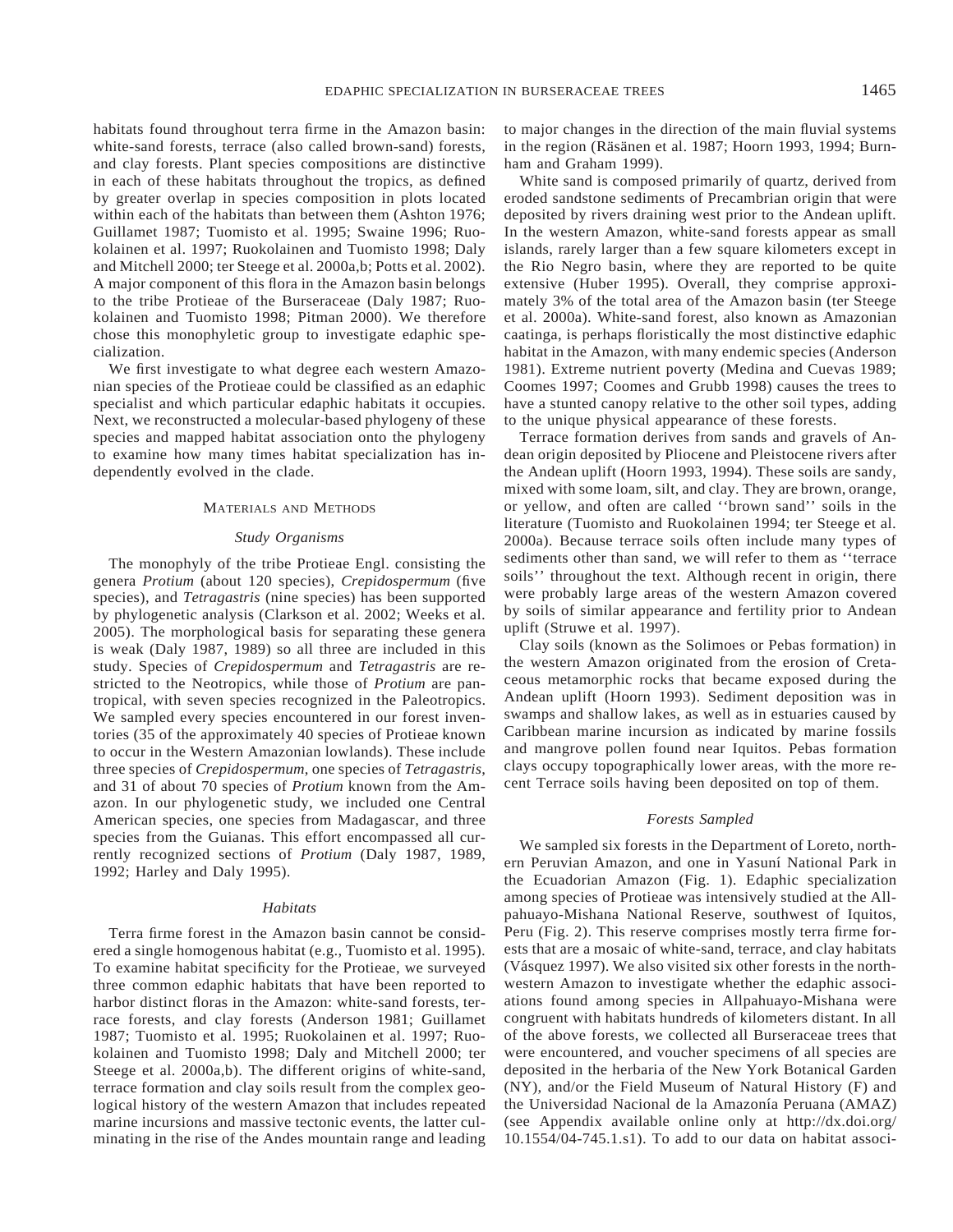

| <b>Site</b>           | Latitude/Longitude  | <b>Habitats Surveyed</b> |
|-----------------------|---------------------|--------------------------|
| 1. Yasuní             | 01º S 76° W         | Clav                     |
| 2. Tierra Blanca      | 04° 16' S 77° 14 W  | Terrace/White Sand       |
| 3. Jeberos            | 05° 18' S 76° 16' W | Terrace/White Sand       |
| 4. Alta Nanay         | 03° 43' S 74° 07' W | Terrace/White Sand       |
| 5. Allpahuayo-Mishana | 03° 57' S 73° 24' W | Clay/Terrace/White Sand  |
| 6. Tamshiyacu         | 03° 59' S 73° 04' W | Clay/Terrace/White Sand  |
| 7. Jenaro Herrera     | 04° 51' S 73° 36' W | Terrace/White Sand       |
| 8. Manu               | 12° S 71° W         | Clay                     |
|                       |                     |                          |

FIG. 1. Map of the eight forests inventoried in Peru and Ecuador, including the latitude and longitude and the edaphic habitats present at each site.

ation in the Protieae in the western Amazon, Nigel Pitman contributed a species list of Protieae from his taxonomically standardized network of 13 1-ha plots established by John Terborgh, Percy Nuñez, and others in terra firme forest in and around Manu National Park in southeastern Peru.

# *Habitat Specificity and Distribution of the Protieae*

Habitat associations of Protieae with white-sand, terrace, and clay forests were determined in 67 plots at 18 different sites within Allpahuayo-Mishana for each of the three habitats (28 plots, nine sites in white sand; 15 plots, five sites

in brown sand; and 24 plots, six sites in clay). Each site included a maximum of four plots. Sites were never less than 100 m from one another, and the 18 sites were distributed within an area of 1500 ha (Fig. 2). Plots were  $1000 \text{ m}^2$  in size, and either  $20 \times 50$  m rectangles (all white-sand and terrace plot, half of the clay plots) or  $200 \times 5$  m belts (as half of the clay sites occur as strands along streams). In each plot, all individuals above 0.5 m in height from the genera *Protium*, *Crepidospermum*, and *Tetragastris* were tagged, identified, and collected if necessary. Representatives from each species were collected as vouchers for DNA extraction.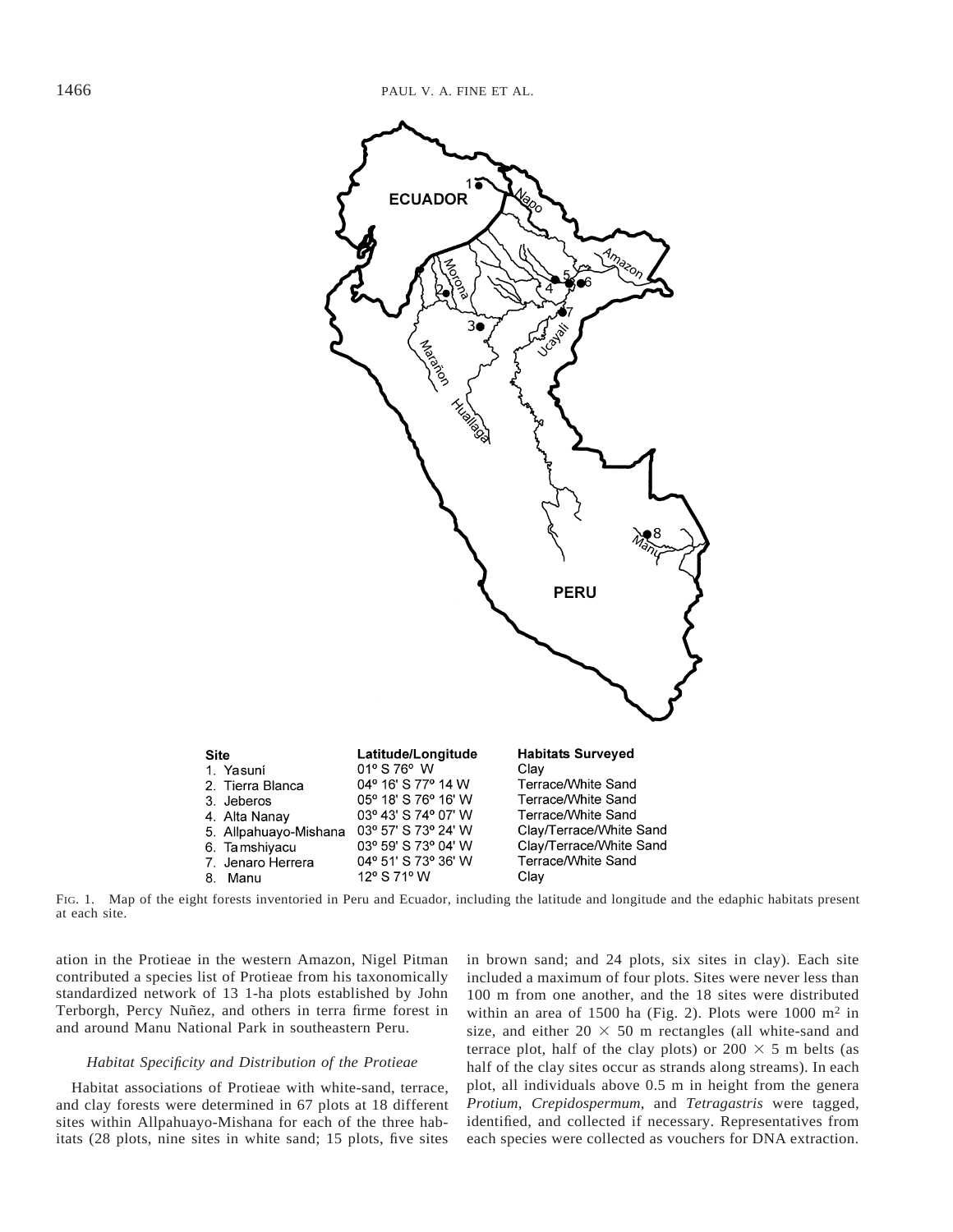

FIG. 2. Map of the Allphuayo-Mishana National Reserve near Iquitos, Peru. The diamond details the area of the 18 sites for Burseraceae inventories. Black, gray, and white circles represent sites that are on clay, terrace, and white-sand soils, respectively.

To characterize the degree of habitat specificity for each species, we used Fisher's exact tests on each species' presence/absence data for all plots. By testing presence/absence at the plot level, we avoided the problem that trees often occur in spatially nonindependent patterns within a plot (Clark et al. 1999; Plotkin et al. 2000; Harms et al. 2001); in addition Fisher's exact test is highly conservative for small sample sizes (Zar 1999). We were thus able to include all but the rarest four species in the statistical analysis. Each species was tested for association with each habitat type, and each Fisher's exact test gives significance values for both association and nonassociation to each particular habitat. Habitat associations observed in the Allpahuayo-Mishana Reserve were also examined in seven other forests and we collected vouchers of all Burseraceae species in each habitat type for each forest to determine if habitat specificity remained constant across each species' range. In addition, with the additional sampling, we were able designate habitat associations for the four rare species in Allpahuayo-Mishana. In Yasuní National Park, Ecuador, the third author collected a voucher in silica gel for each species of Protieae encountered at the Estación Científica Yasuní.

For each forest sampled (except Yasuní and Manu), we noted the color and texture of soils in 1-m pits and measured the depth of the root mat. The forests at both Yasuní and Manu have previously been described as occurring on clay soils (Foster 1990; Huston 1994; Pitman 2000; Pitman et al. 2001). In Allpahuayo-Mishana, to test for differences in nitrogen availability among the three edaphic habitats, we set out 50 ion-exchange resin bags in the 18 sites. Nylon stocking bags filled with 8 g of Rexyn 300 (H-OH; Fisher Scientific, Fairlawn, NJ) analytical grade resin beads were tied at both ends with cable ties. In May 2002, we placed the bags beneath the litter layer and root mat at the organic material–mineral soil interface (Binkley and Matson 1983). We collected the bags after five weeks, and they were extracted with KCl and measured by standard techniques with an autoanalyzer (University of Wisconsin Soils Laboratory). Nitrate, ammonium, and litter depth differences were tested for significance between soil types with a Kruskal-Wallis nonparametric AN-OVA.

#### *Phylogenetic Study*

## *Genes used in analyses and sequencing methods*

The internal transcribed spacer region (ITS) and the external transcribed spacer region (ETS) of nuclear ribosomal DNA repeat region were sequenced for phylogenetic analysis. We were able to sequence 35 species for ITS sequences (AY375490–AY375527) and 25 species for ETS sequences (AY964604–AY964636). The combined analysis included 40 species; of these, 30 were sequenced for both ITS and ETS, eight yielded sequences only for ITS, and two yielded sequences only for ETS (see online Appendix).

For 12 of the 40 species (listed in Appendix), between two and four specimens were sequenced per species. Specimens identified as the same species were indeed each others closest relatives and the accessions always differed by 0–1% uncorrected sequence divergence for ITS or ETS. Therefore, for the combined analyses, only one accession per species was used to reduce the analysis time.

We used three species of *Bursera* as outgroups, because *Bursera* was identified as among the closest relatives of *Protium*, *Crepidospermum*, and *Tetragastris* in a recent phylogenetic analysis (Weeks et al. 2005). We downloaded DNA sequences of *Bursera* for ITS and ETS from GenBank (AF080024, AF080026, AF080030) as well as an ETS sequence published in Weeks (2003) to include them in our sequence alignment and phylogenetic analysis.

Total genomic DNA was extracted using the FastPrep (Qbiogene, Inc., Carlsbad, CA) and glassmilk method from approximately 0.5 cm2 dried leaf tissue. Fragments of nuclear DNA were amplified using four primers for ITS and two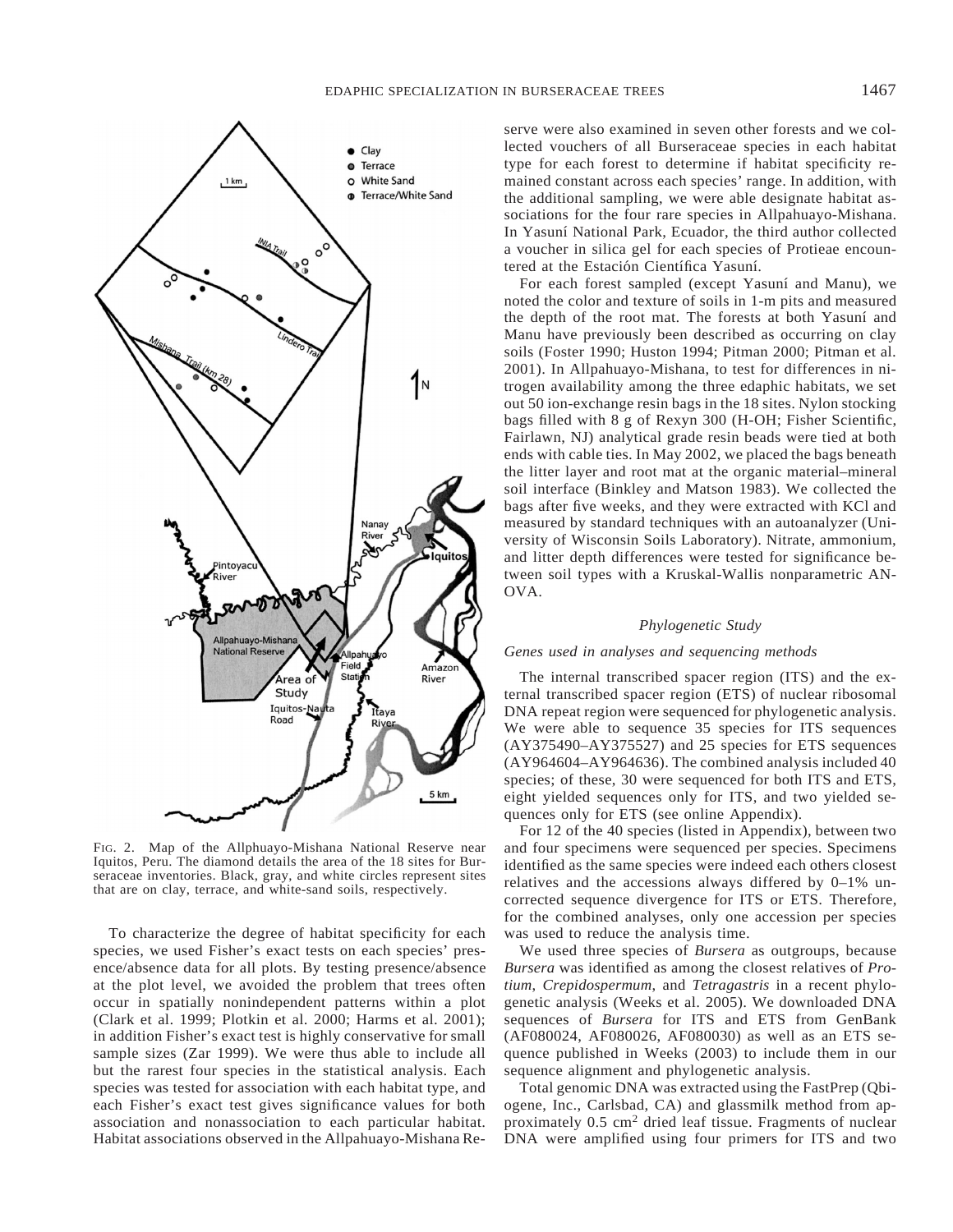primers for ETS. The ETS primers' locations in the ETS region are described in Weeks et al. (2005). The four ITS primers included one reverse primer located in the 26S subunit, amplifying across the ITS 2 region (ny43: TAT GCT TAA AYT CAG CGGCT), one forward primer located in the 18S subunit amplifying across the ITS 1 region (ny183: CCT TAT CAT TTA GAG GAA GGAG), and two primers located within the 5.8S subunit, one forward primer amplifying the ITS 1 region (ny45: GCA TCG ATG AAG AAC GTAGC), and one reverse primer amplifying the ITS 2 region (ny109: GTG ACG CCC AGG CAG ACGT). ITS and ETS regions were amplified and cycle-sequenced using standard methods (with cleaning of sequencing products using Sephadex columns; Sigma-Aldrich, St. Louis, MO), and run on an ABI 377XL DNA sequencer (Applied Biosystems, Foster City, CA). The resulting electropherograms were edited using Sequencher 3.1 (GeneCode Corp., Ann Arbor, MI). The complete matrix was initially aligned using Sequencher and adjusted by eye using MacClade 4.05 (Maddison and Maddison 2001).

# *Parsimony and Bayesian analyses*

A partition homogeneity test was performed as implemented in PAUP\* 4.0b10 with 100 replicates to confirm the different nuclear genes sequenced (ITS and ETS) could be combined for phylogenetic analysis (Farris et al. 1995). The combined ITS/ETS data was first analyzed using the parsimony criterion in PAUP\* version 4.0b10 (Swofford 2002) with gaps treated as missing data and characters weighted equally. Equally parsimonious trees were found by executing a heuristic search with 1000 random addition replicates and TBR branch swapping. Character support for the relationships were estimated by bootstrap analyses of 100 heuristic search replicates using the TBR branch swapping algorithm.

The likelihood-ratio test was used in MrModeltest (Nylander 2004), a simplified version of Modeltest (Posada and Crandall 1998) designed for Bayesian analysis to select the best model of molecular evolution with the fewest parameters that fit the dataset. These parameter estimates were used in all subsequent Bayesian analyses. We combined the ETS and ITS datasets and, using a mixed model, analyzed the substitution parameters separately for each gene partition. Bayesian inference of phylogeny was performed using MRBAYES version 3.0b (Huelsenbeck and Ronquist 2001) with the following specifications: (1) assuming a general time-reversible model of nucleotide substitution with estimated base frequencies, proportion of invariable sites, and rates for variable sites following a gamma distribution as selected by Mr-Modeltest; and (2) running the Markov chain for  $5 \times 10^6$ generations, sampling one tree every 100 generations. Following the suggestions outlined in Huelsenbeck and Ronquist (2001), we graphed the likelihood scores of all generations, and then discarded the first  $1 \times 10^6$  generations as "burnin.'' PAUP\* 4.0b10 was used to compute a 50% majorityrule consensus tree of the retained trees.

# *Evolution of soil association*

Habitat association in plants results from a complex set of correlated characters, all of which together can be considered

an extrinsic trait of a species (cf. Webb et al. 2002). For each species, soil association was scored as a discrete character: white-sand  $(W)$ , terrace  $(T)$ , clay  $(C)$ , or any combination of the three. The number of changes was mapped onto the strict consensus tree of the 55 most parsimonious trees. Character reconstructions assumed Fitch parsimony and accelerated transformation optimization (ACCTRAN).

To look at the direction of evolutionary change among edaphic habitat types, we counted the changes (gains and losses) between each edaphic habitat in the 55 most parsimonious trees. Equivocal cycling was performed in Mac-Clade 4.05 to examine all most-parsimonious reconstructions and to count the number of changes (Maddison and Maddison 2001). For polymorphic terminal taxa (taxa associated with more than one soil type), changes from the resolved state at the terminal node to each of the observed states were counted in the terminal taxon (Maddison and Maddison 2001).

We also evaluated soil specialization in a Bayesian framework with stochastic mapping (Nielsen 2002; Huelsenbeck et al. 2003). Similar to parsimony-based ancestral state reconstruction, stochastic mapping estimates the history of character changes on a phylogeny. Stochastic mapping simulates character evolution using an explicit transformation model, and unlike parsimony does not tend to underestimate the actual number of changes that occurred. We scored each species as associated (1) or not associated (0) with whitesand, terrace, and clay soils, with each soil type treated as a separate character. To account for uncertainty in the phylogeny of Protieae, character histories were mapped over the 40,000 trees sampled from the posterior density by the combined Bayesian mixed-model analysis. In the simulations, the bias parameter  $\Pi_0$  was drawn from a uniform prior distribution, and branch lengths were scaled to yield a total tree length of one.

# **RESULTS**

#### *Habitat Specificity in Allpahuayo-Mishana*

We encountered 1158 individuals from 29 different tree species of *Crepidospermum*, *Protium*, and *Tetragastris* in our 67 plots in Allpahuayo-Mishana (Table 1). Twenty-five species occurred in a sufficient number of plots to evaluate with Fisher's exact tests. Of these 25 species, 21 were significantly associated with only one habitat, three were associated with two habitats, and one was significantly nonassociated with one habitat (associating with the other two by default). Of the habitat specialists, one species was a white-sand specialist, 10 were terrace specialists, and 10 were clay specialists. Two of the four nonspecialists were associated with clay and terrace soils and two were associated with whitesand and terrace soils. Although three species were encountered in white-sand, terrace, and clay plots, all three of these species were significantly unassociated with at least one of these habitat types. In addition, mature individuals of these three species were never encountered in plots of the nonassociated habitat (Table 2). Thus, no species was classified as a complete generalist (associated with all three habitats), and no species was associated with the combination clay and white-sand habitat.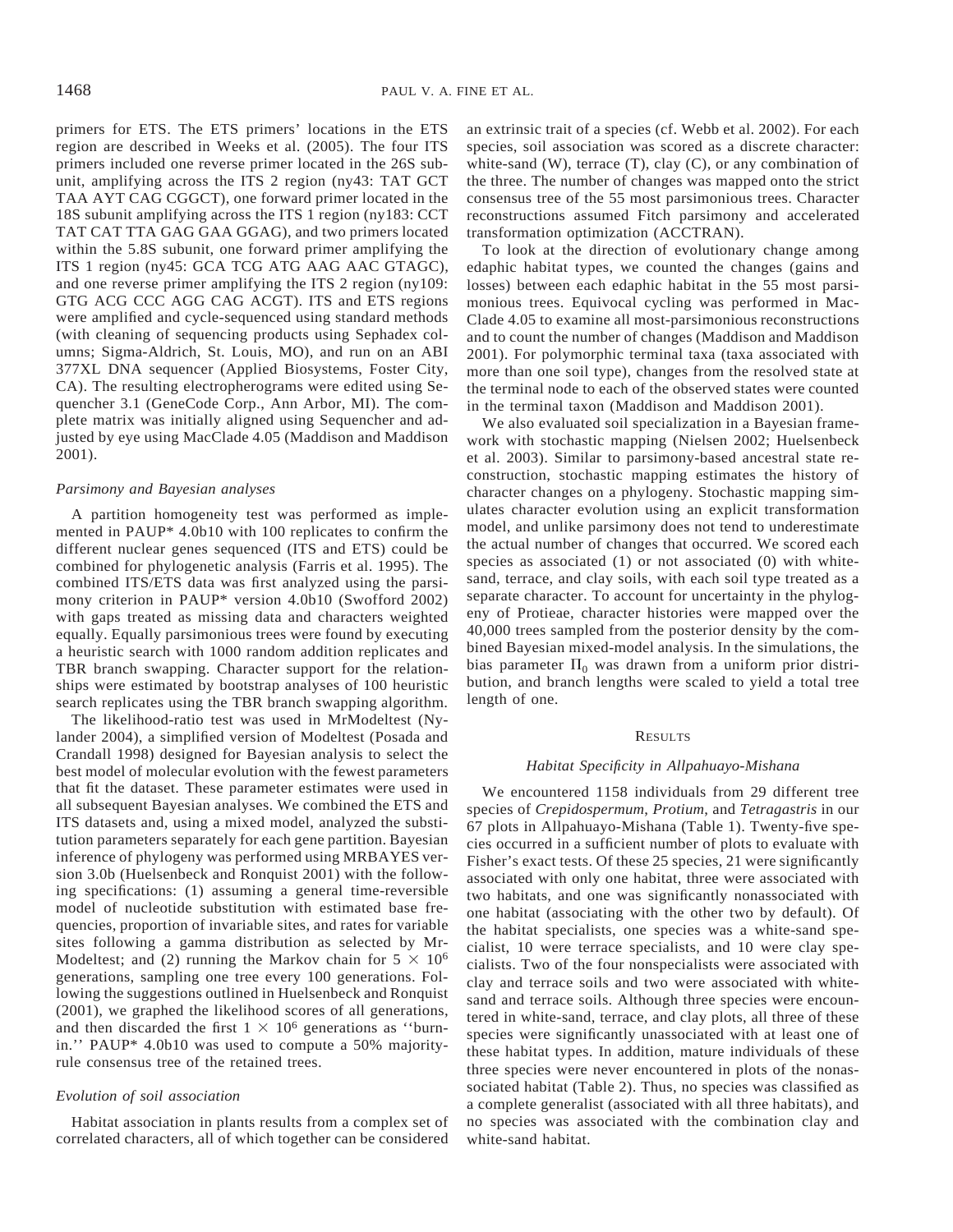| TABLE 1. Habitat associations (n, no. of plots) in Allpahuayo-Mishana. Numbers in bold (the numbers of plots a species was collected          |
|-----------------------------------------------------------------------------------------------------------------------------------------------|
| in) indicate significant positive associations with a habitat type (Fisher's exact test), and asterisks indicate significance (*P < 0.05, **P |
| $\leq 0.01$ , ***P $\leq 0.001$ ). Asterisks without boldface indicate significant nonassociations.                                           |

|                                      |            | Habitat    |                | Total      | Total        |                |
|--------------------------------------|------------|------------|----------------|------------|--------------|----------------|
|                                      | White sand | Terrace    | Clay           | plots      | trees        | Soil           |
| Species                              | $(n = 28)$ | $(n = 15)$ | $(n = 14)$     | $(n = 67)$ | $(n = 1157)$ | association    |
| Protium heptaphyllum ssp. ulei       | $10***$    | $\Omega$   | $0**$          | 10         | 75           | W              |
| Protium rubrum                       |            |            | 0              |            | $\mathbf{I}$ | rare           |
| Protium calanense                    | 6          |            | $0**$          | 10         | 47           | (W/T)          |
| Protium subserratum ssp. subserratum | $20*$      | $12*$      | 4 ***          | 36         | 225          | W/T            |
| Crepidospermum pranceii              | $\Omega$   | $3**$      | 0              | 3          | 3            | T              |
| Protium altsonii                     | $0*$       | $4*$       | 3              |            | 8            | T              |
| Protium crassipetalum                | $0***$     | $11***$    | $\overline{c}$ | 13         | 45           | T              |
| Protium decandrum                    |            | $4**$      | $\Omega$       | 4          | 16           | T              |
| Protium divaricatum ssp. krukoffii   |            | 4**        | 0              | 4          | 8            | T              |
| Protium ferrugineum                  | $3*$       | $10***$    | 6              | 19         | 40           | T              |
| Protium gallosum                     | 0          | $3**$      | 0              | 3          | 5            | T              |
| Protium grandifolium                 | 0          | $3*$       |                | 4          | 15           | T              |
| Protium klugii                       | $1*$       | $9***$     | $1*$           | 11         | 34           | T              |
| Protium pallidum                     |            | 2          | 2              | 4          | 9            | rare           |
| Protium paniculatum                  |            | $10***$    | $0***$         | 14         | 111          | T              |
| Protium amazonicum                   | $0***$     | $8*$       | $13**$         | 21         | 46           | T/C            |
| Protium opacum                       | $0***$     | $10*$      | $17***$        | 27         | 144          | T/C            |
| Protium divaricatum ssp. divaricatum | 0          |            | 3              | 4          | 4            | rare           |
| Protium guacayanum                   | $0***$     |            | $11*$          | 18         | 52           | $\mathsf{C}$   |
| Protium hebetatum                    | $0**$      | 3          | $6*$           | 9          | 16           | $\mathsf{C}$   |
| Protium trifoliolatum                | $0***$     | 2          | $11***$        | 13         | 20           | $\mathsf{C}$   |
| Crepidospermum goudotianum           | $0**$      | 0          | 8***           | 8          | 19           | $\mathbf C$    |
| Crepidospermum rhoifolium            | $\theta$   | $\Omega$   | $5**$          | 5          | 5            | $\mathsf{C}$   |
| Protium glabrescens                  |            | 0          | $5**$          | 5          | 13           | $\mathsf{C}$   |
| Protium nodulosum                    | $0***$     | 3          | $24***$        | 27         | 207          | $\overline{C}$ |
| Protium krukoffii                    | $0***$     | 3          | $17***$        | 20         | 57           | $\mathsf{C}$   |
| Protium sagotianum                   | $0***$     | $0*$       | $13***$        | 13         | 15           | C              |
| Protium tenuifolium                  | $^{()}$    | 0          |                |            | 4            | rare           |
| Tetragastris panamensis              | $0*$       | $\Omega$   | $6**$          | 6          | 11           | C              |

# *Habitat Specificity in the Western Amazon*

Overall, including Allpahuayo-Mishana and all of the other forests surveyed in the western Amazon, we collected 35 total species of *Crepidospermum*, *Protium*, and *Tetragastris*, adding six new species to our total from Allpahuayo-Mishana (Table 2). Comparing the results from Allpahuayo-Mishana to the other seven western Amazonian forests in Figure 1, 21 of the 25 species that also occurred in the other forests were collected in the same habitats that they were statistically associated with in Allpahuayo-Mishana. Four of these species were encountered in additional habitats, although three of them, (*Protium hebetatum*, *P. trifoliolatum*, and *P. guacayanum*) were also found in terrace habitat in Allpahuayo-Mishana but were not significantly associated with it. We then added terrace association to these species for character-scoring (Table 1). The fourth species (*P. opacum*) was collected in two different white-sand forests. In each case only a single individual was collected, and *P. opacum* was not designated as associated with white-sand since these two collections represented less than 1% of our observations of *P. opacum* from clay and terrace soils. The four rare species from Allpahuayo-Mishana that could not be evaluated with Fisher's exact tests were recorded in the other western Amazonian forests and in the same edaphic habitats in which they were encountered in Allpahuayo-Mishana. We thus used this additional evidence to designate soil associations for these species.

Overall, we found a total of 35 species of Protieae, of which 26 were designated specialists on one soil type (74%): two white-sand specialists, 14 terrace specialists, and 10 clay specialists. There were three terrace/white-sand associated species, six terrace/clay associated species, no clay/white-sand associated species, and no species that was associated with all three soil types. In summary, almost three-quarters of the species were associated with only one habitat, with the remainder associated with (or found in) two of the three habitats, and not a single species that was a statistically significant generalist. Most species of Protieae are habitat specialists as defined here.

# *Habitat Characteristics of Allpahuayo-Mishana*

Litter depth, nitrate, and ammonia all differed significantly among white sand, terrace and clay habitats (Table 3). Whitesand sites were the most nitrogen deficient, the clay sites were the least deficient, and the terrace plots sites intermediate.

# *Phylogenetic Analyses*

The maximum parsimony analysis resulted in 55 most parsimonious trees of 857 steps (CI =  $0.608$ , RI =  $0.691$ ). Of 1159 total characters, 385 were variable and 215 were parsimony informative. The Bayesian posterior probabilities were mapped onto a majority rule consensus of all 40,000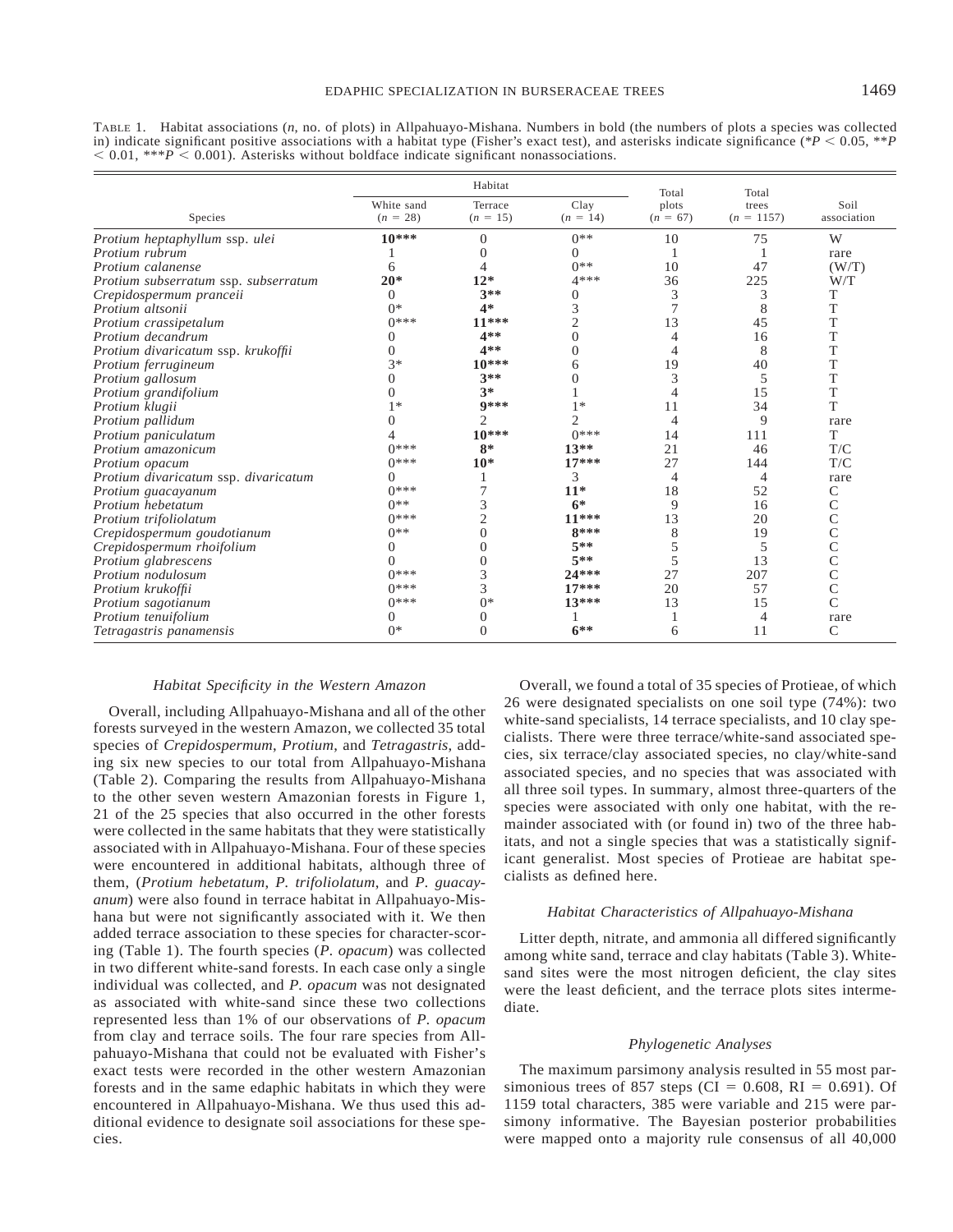| XXXXXX<br>শ⊠<br>$\overline{\mathcal{S}}$<br>$\boxtimes \boxtimes$<br>88<br>XXXI<br>$\mathbb{X}\mathbb{X}$<br><b>Z</b><br>$\times \times$<br>Ê<br>×<br>×<br>White-sand sites<br>Jeb.<br>XX<br>⊠<br>Tam.<br>×<br>$\times\times\times$<br>H<br>XXX<br>×<br>$A-M$<br>$\otimes$<br>$\otimes$<br>$\widehat{\infty}$<br>$\otimes$<br>XI<br>XXXI<br>association<br>Soil<br>$\triangledown$<br>VТ<br>$\overline{\mathsf{N}}$<br>FC<br>$\Gamma$<br>$\Gamma$<br>$\Gamma$ C<br>Ľ<br>P<br>$\geq$<br>≽<br>Protium subserratum ssp. subserratum<br>Protium divaricatum ssp. divaricatum<br>Protium divaricatum ssp. krukoffii<br>Protium heptaphyllum ssp. ulei<br>Crepidospermum goudotianum<br>Crepidospermum rhoifolium<br>Crepidospermum pranceii<br>Species<br>Protium crassipetalum<br>Protium urophyllidium<br>Protium grandifolium<br>Protium guacayanum<br>Protium trifoliolatum<br>Protium paniculatum<br>Protium amazonicum<br>Protium ferrugineum<br>Protium aracouchini<br>Protium glabrescens<br>Protium sagotianum<br>Protium decandrum<br>Protium apiculatum<br>Protium nodulosum<br>Protium hebetatum<br>Protium laxiflorum<br>Protium calanense<br>Protium gallosum<br>Protium pallidum<br>Protium aidanum<br>Protium krukoffii<br>Protium opacum<br>Protium elegans<br>Protium altsonii<br>Protium rubrum<br>Protium klugii |  |                           |                |                |                      |                |                 |                      |                      |      |
|---------------------------------------------------------------------------------------------------------------------------------------------------------------------------------------------------------------------------------------------------------------------------------------------------------------------------------------------------------------------------------------------------------------------------------------------------------------------------------------------------------------------------------------------------------------------------------------------------------------------------------------------------------------------------------------------------------------------------------------------------------------------------------------------------------------------------------------------------------------------------------------------------------------------------------------------------------------------------------------------------------------------------------------------------------------------------------------------------------------------------------------------------------------------------------------------------------------------------------------------------------------------------------------------------------------------------------|--|---------------------------|----------------|----------------|----------------------|----------------|-----------------|----------------------|----------------------|------|
|                                                                                                                                                                                                                                                                                                                                                                                                                                                                                                                                                                                                                                                                                                                                                                                                                                                                                                                                                                                                                                                                                                                                                                                                                                                                                                                                 |  |                           |                | Terrace sites  |                      |                |                 |                      | Clay sites           |      |
|                                                                                                                                                                                                                                                                                                                                                                                                                                                                                                                                                                                                                                                                                                                                                                                                                                                                                                                                                                                                                                                                                                                                                                                                                                                                                                                                 |  | H<br>$A-M$                | Tam.           | Jeb.           | Ê                    | <b>Z</b>       | $A-M$           | Tam.                 | Yasuní               | Manu |
|                                                                                                                                                                                                                                                                                                                                                                                                                                                                                                                                                                                                                                                                                                                                                                                                                                                                                                                                                                                                                                                                                                                                                                                                                                                                                                                                 |  |                           |                |                |                      |                |                 |                      |                      |      |
|                                                                                                                                                                                                                                                                                                                                                                                                                                                                                                                                                                                                                                                                                                                                                                                                                                                                                                                                                                                                                                                                                                                                                                                                                                                                                                                                 |  | ×<br>×                    |                |                | ×                    | ×              |                 |                      |                      |      |
|                                                                                                                                                                                                                                                                                                                                                                                                                                                                                                                                                                                                                                                                                                                                                                                                                                                                                                                                                                                                                                                                                                                                                                                                                                                                                                                                 |  |                           |                | XXX            |                      |                |                 |                      |                      |      |
|                                                                                                                                                                                                                                                                                                                                                                                                                                                                                                                                                                                                                                                                                                                                                                                                                                                                                                                                                                                                                                                                                                                                                                                                                                                                                                                                 |  |                           | ×              |                | ×                    | ×              | $\otimes$       |                      |                      |      |
|                                                                                                                                                                                                                                                                                                                                                                                                                                                                                                                                                                                                                                                                                                                                                                                                                                                                                                                                                                                                                                                                                                                                                                                                                                                                                                                                 |  | $\times\times\times$<br>8 |                |                |                      |                | $\otimes$       |                      |                      |      |
|                                                                                                                                                                                                                                                                                                                                                                                                                                                                                                                                                                                                                                                                                                                                                                                                                                                                                                                                                                                                                                                                                                                                                                                                                                                                                                                                 |  |                           |                | $\times\times$ |                      |                |                 |                      |                      |      |
|                                                                                                                                                                                                                                                                                                                                                                                                                                                                                                                                                                                                                                                                                                                                                                                                                                                                                                                                                                                                                                                                                                                                                                                                                                                                                                                                 |  |                           | ×              |                | ×                    | ×              | $\otimes$       |                      |                      |      |
|                                                                                                                                                                                                                                                                                                                                                                                                                                                                                                                                                                                                                                                                                                                                                                                                                                                                                                                                                                                                                                                                                                                                                                                                                                                                                                                                 |  |                           |                |                |                      |                |                 |                      |                      |      |
|                                                                                                                                                                                                                                                                                                                                                                                                                                                                                                                                                                                                                                                                                                                                                                                                                                                                                                                                                                                                                                                                                                                                                                                                                                                                                                                                 |  |                           |                | ×              |                      |                |                 |                      |                      |      |
|                                                                                                                                                                                                                                                                                                                                                                                                                                                                                                                                                                                                                                                                                                                                                                                                                                                                                                                                                                                                                                                                                                                                                                                                                                                                                                                                 |  | $\times\times$            | XX             | ×              | $\times\times$       | ×              | $\otimes$       | X                    |                      |      |
|                                                                                                                                                                                                                                                                                                                                                                                                                                                                                                                                                                                                                                                                                                                                                                                                                                                                                                                                                                                                                                                                                                                                                                                                                                                                                                                                 |  |                           |                |                |                      |                |                 |                      |                      |      |
|                                                                                                                                                                                                                                                                                                                                                                                                                                                                                                                                                                                                                                                                                                                                                                                                                                                                                                                                                                                                                                                                                                                                                                                                                                                                                                                                 |  |                           |                | ×              |                      |                |                 |                      |                      |      |
|                                                                                                                                                                                                                                                                                                                                                                                                                                                                                                                                                                                                                                                                                                                                                                                                                                                                                                                                                                                                                                                                                                                                                                                                                                                                                                                                 |  |                           |                |                |                      |                | 888             |                      |                      |      |
|                                                                                                                                                                                                                                                                                                                                                                                                                                                                                                                                                                                                                                                                                                                                                                                                                                                                                                                                                                                                                                                                                                                                                                                                                                                                                                                                 |  |                           |                | $\times\times$ |                      | $\times\times$ |                 |                      |                      |      |
|                                                                                                                                                                                                                                                                                                                                                                                                                                                                                                                                                                                                                                                                                                                                                                                                                                                                                                                                                                                                                                                                                                                                                                                                                                                                                                                                 |  | $\times\times$            | ×              |                |                      |                |                 |                      |                      |      |
|                                                                                                                                                                                                                                                                                                                                                                                                                                                                                                                                                                                                                                                                                                                                                                                                                                                                                                                                                                                                                                                                                                                                                                                                                                                                                                                                 |  |                           |                | $\times\times$ |                      |                |                 | ×                    | ×                    | ×    |
|                                                                                                                                                                                                                                                                                                                                                                                                                                                                                                                                                                                                                                                                                                                                                                                                                                                                                                                                                                                                                                                                                                                                                                                                                                                                                                                                 |  |                           |                |                | $\times\times\times$ |                | <b>XXXXXXXX</b> |                      |                      |      |
|                                                                                                                                                                                                                                                                                                                                                                                                                                                                                                                                                                                                                                                                                                                                                                                                                                                                                                                                                                                                                                                                                                                                                                                                                                                                                                                                 |  |                           | $\times\times$ |                |                      |                |                 |                      |                      |      |
|                                                                                                                                                                                                                                                                                                                                                                                                                                                                                                                                                                                                                                                                                                                                                                                                                                                                                                                                                                                                                                                                                                                                                                                                                                                                                                                                 |  | XXX                       |                | ×              |                      |                |                 | $\times\times\times$ |                      |      |
|                                                                                                                                                                                                                                                                                                                                                                                                                                                                                                                                                                                                                                                                                                                                                                                                                                                                                                                                                                                                                                                                                                                                                                                                                                                                                                                                 |  | $\boxtimes$               |                | ×              |                      | ×              |                 |                      | ×                    |      |
|                                                                                                                                                                                                                                                                                                                                                                                                                                                                                                                                                                                                                                                                                                                                                                                                                                                                                                                                                                                                                                                                                                                                                                                                                                                                                                                                 |  |                           |                |                |                      |                |                 |                      |                      |      |
|                                                                                                                                                                                                                                                                                                                                                                                                                                                                                                                                                                                                                                                                                                                                                                                                                                                                                                                                                                                                                                                                                                                                                                                                                                                                                                                                 |  |                           |                |                |                      |                |                 | ×                    |                      |      |
|                                                                                                                                                                                                                                                                                                                                                                                                                                                                                                                                                                                                                                                                                                                                                                                                                                                                                                                                                                                                                                                                                                                                                                                                                                                                                                                                 |  |                           |                |                |                      |                |                 |                      | ×                    |      |
|                                                                                                                                                                                                                                                                                                                                                                                                                                                                                                                                                                                                                                                                                                                                                                                                                                                                                                                                                                                                                                                                                                                                                                                                                                                                                                                                 |  |                           |                |                |                      |                |                 |                      |                      |      |
|                                                                                                                                                                                                                                                                                                                                                                                                                                                                                                                                                                                                                                                                                                                                                                                                                                                                                                                                                                                                                                                                                                                                                                                                                                                                                                                                 |  |                           |                |                |                      |                |                 |                      | <b>XXX</b>           |      |
|                                                                                                                                                                                                                                                                                                                                                                                                                                                                                                                                                                                                                                                                                                                                                                                                                                                                                                                                                                                                                                                                                                                                                                                                                                                                                                                                 |  |                           |                |                |                      |                |                 | $\times\times$       |                      |      |
| Protium tenuifolium                                                                                                                                                                                                                                                                                                                                                                                                                                                                                                                                                                                                                                                                                                                                                                                                                                                                                                                                                                                                                                                                                                                                                                                                                                                                                                             |  |                           |                |                |                      |                | XXXXXX          |                      | $\times\times\times$ | XXXX |
| Tetragastris panamensis                                                                                                                                                                                                                                                                                                                                                                                                                                                                                                                                                                                                                                                                                                                                                                                                                                                                                                                                                                                                                                                                                                                                                                                                                                                                                                         |  |                           |                |                |                      |                |                 |                      |                      |      |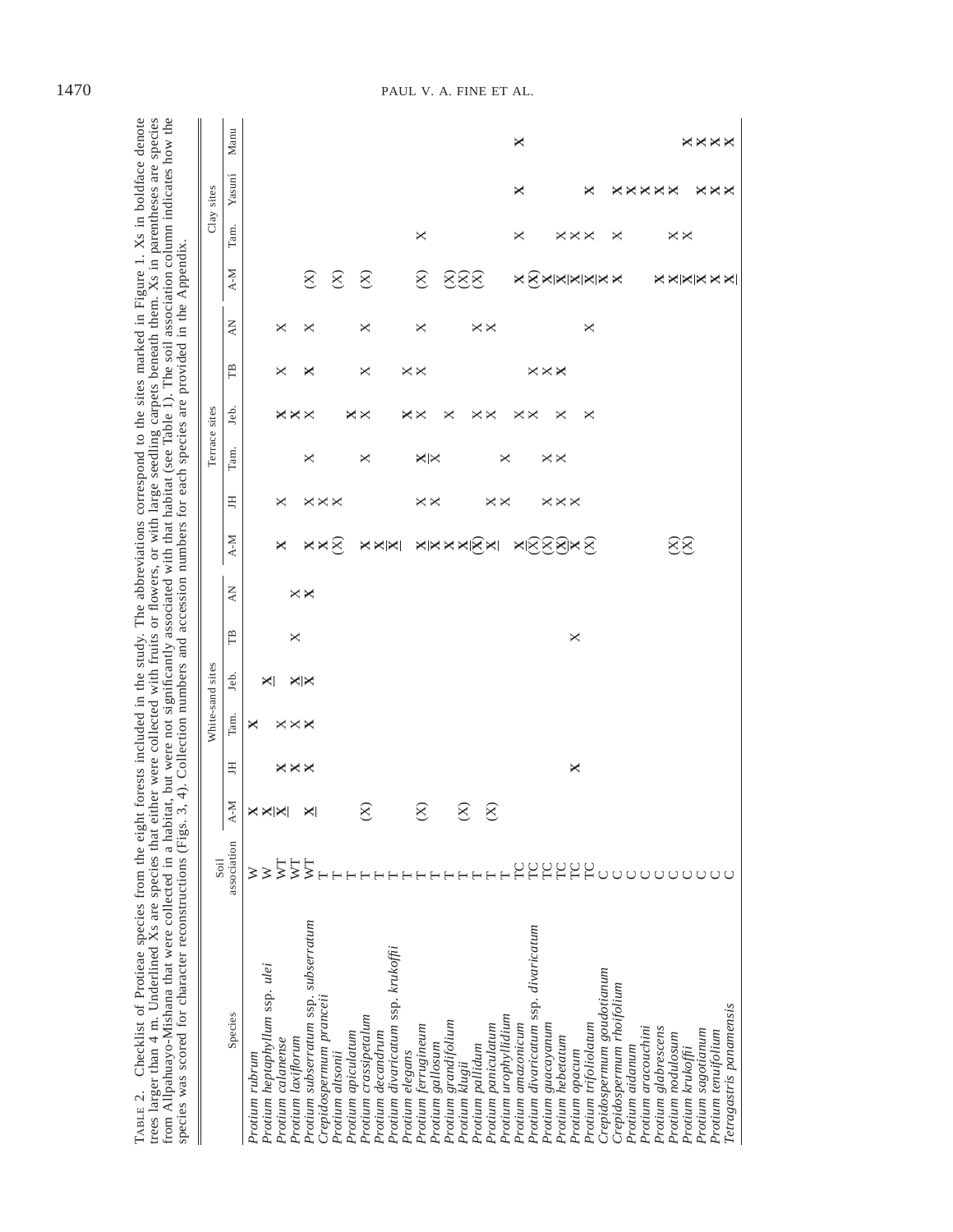TABLE 3. Differences in physical characteristics and nitrogen availability between the white-sand, terrace, and clay forest sites. Nitrogen (ammonium, nitrate, and total N) numbers are expressed in parts per million (ppm) and are presented with their mean and  $\pm 1$  standard error. Significance between sites was determined with Kruskall-Wallis tests; letter superscripts that are different indicate means that are significantly different from one another.

| Variable                                                                                                                  | White-sand sites                                                                                       | Terrace sites                                                                                                       | Clay sites                                                                                         | Significance                                       |
|---------------------------------------------------------------------------------------------------------------------------|--------------------------------------------------------------------------------------------------------|---------------------------------------------------------------------------------------------------------------------|----------------------------------------------------------------------------------------------------|----------------------------------------------------|
| Soil colors $(0-100 \text{ cm depth})$<br>Soil texture $(0-100 \text{ cm depth})$                                         | white, whitish gray<br>sand (poorly drained)<br>sites have white sand<br>atop peaty hardpan)           | brown, orange, yellow<br>sand, silt, loam                                                                           | red, gray, brown, purple<br>clay                                                                   |                                                    |
| Root mat depth (cm)<br>$NH4$ <sup>+</sup> availability (ppm)<br>$NO_3^-$ availability (ppm)<br>Total N availability (ppm) | $8.5 \pm 0.7^{\circ}$<br>$62.1 \pm 18.7^{\circ}$<br>$25.6 \pm 12.1^{\circ}$<br>$87.7 \pm 22.5^{\circ}$ | $3.6 \pm 0.6^{\circ}$<br>$147.0 \pm 33.7$ <sup>b</sup><br>$126.1 \pm 21.8$ <sup>b</sup><br>$273.2 \pm 48.5^{\circ}$ | $1.0 \pm 0.4^{\circ}$<br>$135.2 \pm 21.8$ <sup>b</sup><br>$349.2 \pm 35.3$ °<br>$484.4 \pm 46.3$ ° | P < 0.0001<br>P < 0.01<br>P < 0.0001<br>P < 0.0001 |

burn-in trees (Fig. 3). Congruence in phylogenetic signal between the two methods of analysis is very high, with only minor changes in the overall topologies depending on the type of analysis and no changes in well-supported clades (cf. Figs. 3 and 4). Bootstrap values from the parsimony analysis are mapped together with the posterior probabilities onto the Bayesian topology (Fig. 3). Posterior probabilities are consistently slightly higher than bootstrap probabilities, similar to two recent studies that have explored both methods (Reed et al. 2002; Wilcox et al. 2002).

The combined ETS-ITS analysis had a very similar topology to ETS alone and ITS alone (not shown). The main difference is in the slightly lower support values present in the combined analysis for some clades compared to the ITS analysis alone. This is most likely due to the presence of taxa with only ITS or ETS in the dataset (see online Appendix). However, we propose that the inclusion of a greater number of taxa in the combined analysis provides a more robust test of our hypotheses.

# *Character Optimization and Direction of Change*

Mapping all the soil associations on the strict consensus tree in MacClade 4.05 resulted in a tree with a minimum of 10 and a maximum of 16 steps (Fig. 4). White-sand association was gained five times, clay association was gained a minimum of six times, and terrace association was gained a minimum of four times (Fig. 4). Terrace habitat was optimized as the ancestral condition for the Protieae in all of the 55 most parsimonious trees (Fig. 4). The matrix of changes (gains and losses) from one edaphic condition to another is listed in Table 4. The general trend is of the loss of terrace association and gain of clay and white-sand association.

The stochastic mapping results qualitatively match the parsimony-based character optimizations, the main difference being attributable to inclusion of all trees (excluding the burnin trees), while the parsimony optimizations were realized with only the 55 most parsimonious trees. Table 5 shows the probabilities of each number of gains of soil association for each soil type. The stochastic mapping showed clear results for white-sand association. White-sand association evolved five times independently for more than 96% of the entire set of 40,000 trees, consistent with the parsimony-based optimization (Fig. 4). For clay and terrace association, stochastic mapping yields no clear resolution for the number of gains of soil association that have occurred across the entire dataset.

This is likely a reflection of the uncertainty in the topology of the trees, especially along the spine (Fig. 3). Nevertheless, the cumulative probability for both zero or one gains for clay associations is less than 5%, with the highest probabilities being between two and 11 gains. Terrace association showed the highest probabilities between one and eight gains, and the large proportion of trees with low numbers of terrace gains is consistent with the hypothesis that terrace association is the ancestral condition (Fig. 4).

#### **DISCUSSION**

# *Most Species of Protieae Are Habitat Specialists*

Almost three-quarters of the 35 species of Protieae sampled in this study were associated with only one soil type. Whereas published floras and florulas from the Amazon rarely differentiate between terra firme habitats, thus making it impossible to compare the habitat specificity data to them, they list many Protieae species as being associated with different habitats including white-sand forests (including *Protium heptaphyllum* subsp. *ulei* and *P. subserratum*), tepuis, cloud forests, gallery forests in savannas, and flooded habitats (Daly 1997; Vásquez 1997; Ribeiro et al. 1999). Our survey data indicate that in the western Amazon, edaphic heterogeneity combined with nonrandom species-habitat associations contributes to high diversity of Protieae species. For example, an area with only one terra firme soil type, such as Yasuní National Park (which has been reported as amongst the highest tree alphadiversity sites in the Neotropics; Pitman 2000; Pitman et al. 2001) has less than half the total number of Protieae species compared to Allpahuayo-Mishana (Table 2).

We found that the edaphic specialization patterns documented at Allpahuayo-Mishana were highly congruent with forests hundreds and even thousands of kilometers distant (Table 2). Burseraceae trees are generally dispersed by birds, allowing for wide distribution for many species (Daly 1987). Even white-sand specialist taxa like *P. heptaphyllum* subsp. *ulei* grow in white-sand habitat islands throughout much of the Amazon basin (Daly 1987, 1997). While dispersal limitation may be relevant in understanding the changes in species composition over distances for other groups of tropical trees (Hubbell et al. 1999), our data indicate that dispersal limitation plays no role in determining the large-scale ecological patterns of habitat specialization in the Protieae.

Other studies on a variety of scales throughout the tropics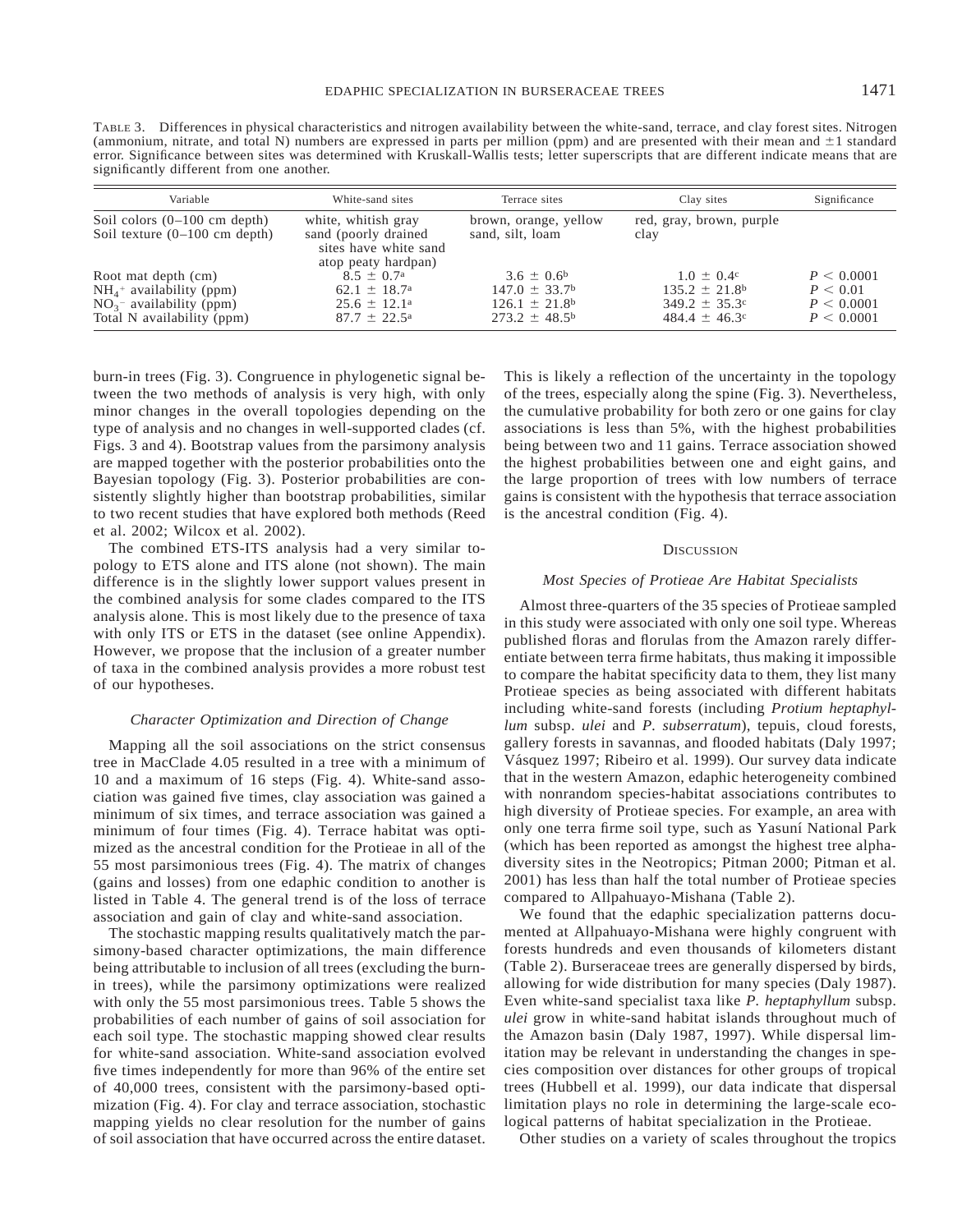

FIG. 3. Majority-rule consensus of all Bayesian trees. Posterior probabilities of 95% and higher are noted with bold branches. Maximum parsimony bootstrap values are mapped onto the same nodes, \* for greater than 95, and † for greater than 80 bootstrap support. Black, gray, and white circles represent clay, terrace, and white-sand habitat associations, respectively. Curly bracketed sister groups include more than one type of edaphic specialist, while square bracketed sister groups include taxa with the same edaphic association. The generic names for the taxa are abbreviated, see Table 1 for complete species and genus names, and Appendix (available online only) for species authors.

have documented changes in plant species compositions between white sand, terrace, and clay soil sites. Duivenvoorden (1995) found floristic similarity was higher among whitesand plots than between white-sand and clay and terrace plots that covered more than 200 km along the Rio Caquetá in Colombia. ter Steege et al. (2000a) tested a network of 51 1-ha plots throughout Guyana for habitat associations between white-sand, brown-sand (analogous to terrace soils), and clay sites. They found about half of the 238 species had significant associations with either white-sand or brown-sand soils (clay sites were not included in this analysis). Potts et al. (2002) tested species turnover in 12 sites located in a 500  $\times$  150 km area of Borneo and found significant differences

between clay and sandy sites. While many species were encountered on only a single plot, for the 60 that were collected in multiple plots, 72% of them were restricted to only sand or clay habitat. Studies evaluating species turnover in ferns, Melastomataceae, and trees in seven sites located in a 200  $\times$  300 km area in the western Amazon found that floristic similarity patterns of the seven sites are grouped into three clusters that correspond to white sand, terrace, and clay habitats (Tuomisto et al. 1995; Ruokolainen and Tuomisto 1998). Finally, several small-scale studies have compared lists of species on clay, white-sand, or terrace sites and found little or no overlap among habitats for ferns, Melastomataceae, and Lauraceae (Young and León 1989; van der Werff 1992;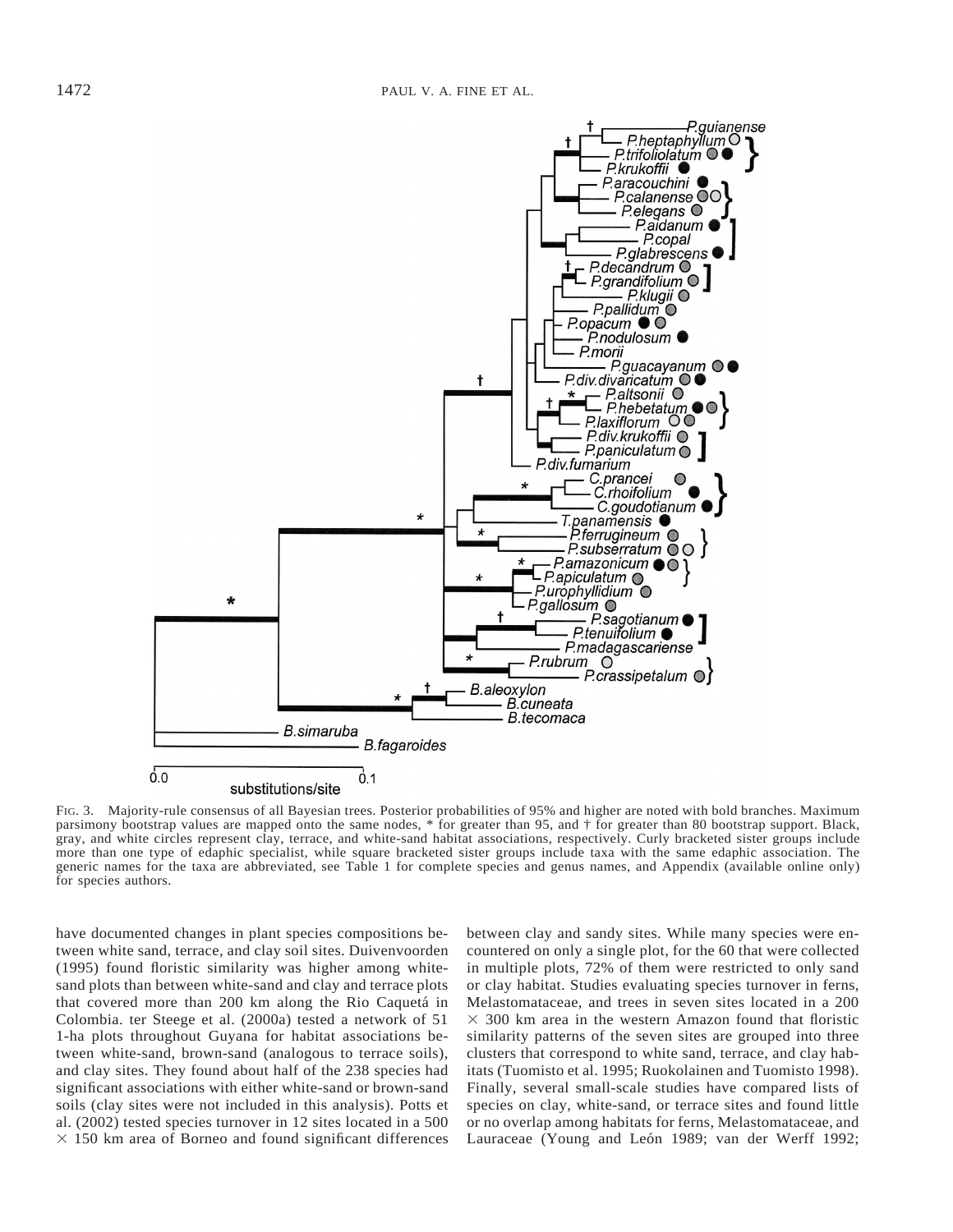

FIG. 4. Parsimony-based character optimizations for white-sand, terrace, and clay associations mapped onto the strict consensus tree from the 55 most parsimonious trees. White-sand is represented with white, terrace by gray, and clay by black lines and boxes. Uncertain ancestral state is represented by a dotted line, \* represent unambiguous gains of white-sand association, ‡ represent unambiguous gains of terrace association, † represent gains of unambiguous clay association, and ? represent gains by either clay or terrace (either are possible depending on the resolution of the uncertainty in the ancestral state reconstruction).

Tuomisto and Ruokolainen 1994). This breadth of sites and of taxonomic groups suggests that habitat specialization to white-sand, clay and terrace soils is a pattern common to tropical plant groups and is not confined to Burseraceae trees.

TABLE 4. Matrix showing the minimum and maximum number of changes from clay, terrace, and white-sand soil associations to different associations computed over all 55 most parsimonious trees with equivocal cycling.

|      |                 |                | To            |                          |
|------|-----------------|----------------|---------------|--------------------------|
|      |                 | Clay           | Terrace       | White sand               |
| From | Clay<br>Terrace | __<br>$8 - 12$ | $1 - 5$<br>__ | $0 - 2$<br>$3 - 5$       |
|      | White sand      | $0 - 1$        | $0 - 1$       | $\overline{\phantom{a}}$ |

# *The Ancestral Soil Association in the Protieae and Its Relation to the Geologic Histories of White-Sand, Terrace, and Clay Soils in the Western Amazon*

Parsimony-based and Bayesian character optimizations are both consistent with the hypothesis that terrace soil association was the ancestral state in the Protieae (Fig. 4, Table 5). In addition, equivocal cycling results suggest that terrace soil association was lost eight to 13 times and only gained one to six times (Table 4). However, the fact that there are many taxa missing from our analysis (from areas outside of the western Amazon) means that the ancestral states that we have inferred could change with additional data since the spine of the phylogenetic tree has low support. Still, the reconstruction of the character states in many ways agrees with the history of white sand, terrace and clay soils in the Western Amazon.

A majority of Protieae species have an Amazonian distri-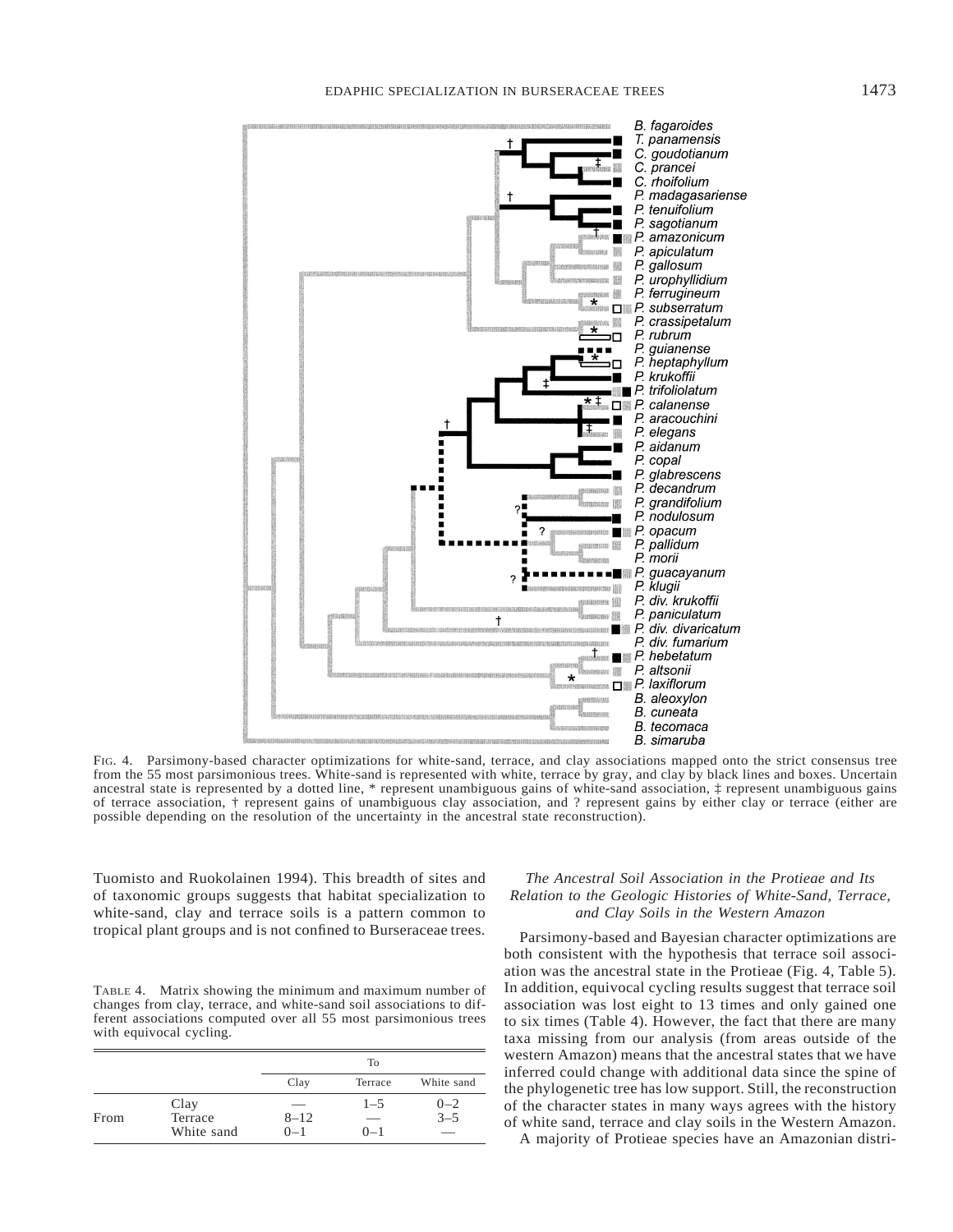TABLE 5. The number of gains for each soil association under stochastic character mapping over all 40,000 Bayesian trees.

|            | Number           |                |
|------------|------------------|----------------|
| Soil type  | of gains         | Frequency      |
| Clay       | $\boldsymbol{0}$ | 0.0006         |
|            | $\,1$            | 0.035          |
|            | $rac{2}{3}$      | 0.203          |
|            |                  | 0.101          |
|            | $\overline{4}$   | 0.068          |
|            | 5                | 0.115          |
|            | 6                | 0.091          |
|            | 7                | 0.072          |
|            | 8                | 0.064          |
|            | 9                | 0.051          |
|            | 10               | 0.052          |
|            | 11               | 0.052          |
|            | 12               | 0.040          |
|            | 13               | 0.031          |
|            | 14               | 0.017          |
|            | 15               | 0.007          |
|            | 16               | 0.002          |
|            | 17               | 0.0006         |
|            | 18               | 0.00003        |
| Terrace    | $\overline{0}$   | 0.050          |
|            | $\mathbf{1}$     | 0.147          |
|            | $\overline{c}$   | 0.112          |
|            | $\overline{3}$   | 0.105          |
|            | $\overline{4}$   | 0.095          |
|            | 5                | 0.075          |
|            | 6                | 0.065          |
|            | 7                | 0.112          |
|            | 8                | 0.145          |
|            | 9                | 0.065          |
|            | 10               | 0.020          |
|            | 11               | 0.005          |
|            | 12               | 0.001          |
|            | 13               | 0.001          |
|            | 14               | 0.0001         |
| White sand | $\mathbf{0}$     | $\overline{0}$ |
|            | $\mathbf{1}$     | 0.0001         |
|            | $\overline{c}$   | 0.0003         |
|            | 3                | 0.0006         |
|            | $\overline{4}$   | 0.012          |
|            | 5                | 0.968          |
|            | 6                | 0.018          |
|            | 7                | 0.0002         |
|            | 8                | 0.00003        |

bution (Daly 1987). Combining molecular sequence data with dated Protieae fossils, Weeks et al. (2005) estimated that the origination of the Protieae occurred 25–54 million years ago. This range in age is large, but dates before the Miocene (23.8– 5.3 million years ago), and hence before the Andean uplift. In the early Miocene, the western Amazon was receiving sediments from the east, mostly eroded rock from the Brazilian and Guianan shields (Hoorn 1993). These sandstone rocks have a largely Precambrian origin and sediments derived from them would be without question of lower fertility than the younger Cretaceous-aged rocks that would appear in the mid-Miocene (Struwe et al. 1997). Therefore, the majority of the area of the western Amazon before the Andean uplift must have been covered by white sands and other deposits similar to the brown-sand soils of intermediate fertility found today on the Brazilian and Guianan shields (Struwe et al. 1997).

White-sand soils were almost certainly more extensive in

the western Amazon (and in the entire Amazon basin) than they are today (Ab'Sáber 1982; Struwe et al. 1997). If so, white-sand specialist taxa might be expected to be an earlier offshoot in this clade such as was inferred in the Gentianaceae (Struwe et al. 1997). In contrast, white sand-association is a derived trait for the Protieae (Fig. 4, Tables 4, 5). However, if loss of large areas of white-sand habitat were accompanied by increased extinction of white-sand specialists (or shifts to other habitats), the plesiomorphic state of white-sand association would be obscured in our character state reconstruction and in our phylogenetic analyses.

In the mid-Miocene the uplift of the Andes caused the northwest Amazon to be flooded with sediments of more recent origin and higher fertility. This event represented the creation of a new edaphic habitat, clay, covering an immense area from the base of the Andes to more than 500 km east (Hoorn 1993, 1994). Today, even though a substantial area of the western Amazon has been subsequently covered by less fertile terrace soil (Hoorn 1993), vast areas of relatively fertile clay soil still cover most of the lowlands within 50– 200 km east of the Andes (Huston 1994).

Thus, the prevalence of clay specialists arising from sandysoil associated ancestors in the Protieae corresponds with the great increase in area of clay soil habitat starting in the mid-Miocene. There are other species-rich genera in the Amazon that are especially diverse in the western Amazon. For example, the explosive radiation of the genus *Inga* (Fabaceae) was dated as occurring post–Andean uplift and most *Inga* species occur in the foothills of the Andes on clay soils (Richardson et al. 2001). As more phylogenetic studies are conducted on other taxonomic groups of plants that have a pan-Amazonian distribution, we can further test the hypothesis that western Amazonian species associated with clay soils are more recently derived.

Several studies on Amazonian birds, primates, and marsupials at a variety of different phylogenetic scales have found that western Amazonian species (or haplotypes) are more recent derivatives of clades that earlier had central Amazonian and Atlantic forest distributions (Silva and Oren 1996; Bates et al. 1998; Patton et al. 2001; Marks et al. 2002). While these specific studies did not investigate edaphic specialization patterns within the geographic regions, some other animals are known to be endemic to edaphic habitats in the Amazon. In the last decade there have been six new birds discovered in the Peruvian white-sand forests listed in Figure 1 (Whitney and Alvarez 1998; Alvarez and Whitney 2001, 2003; Isler et al. 2001). Molecular-based studies of these birds have yet to be conducted, and it is unknown whether these species are ancient habitat specialists from a previously more widespread habitat (like the Gentianaceae) or are more recently derived (like the Protieae may be).

# *Soil Association Has Repeatedly and Independently Evolved in the Protieae*

If edaphic specialization were a conservative trait in the Protieae, the extreme would be one shift for each habitat specialization event, meaning that white-sand, terrace, and clay specialization had evolved only once in the group. At the other extreme of pronounced evolutionary lability, edaph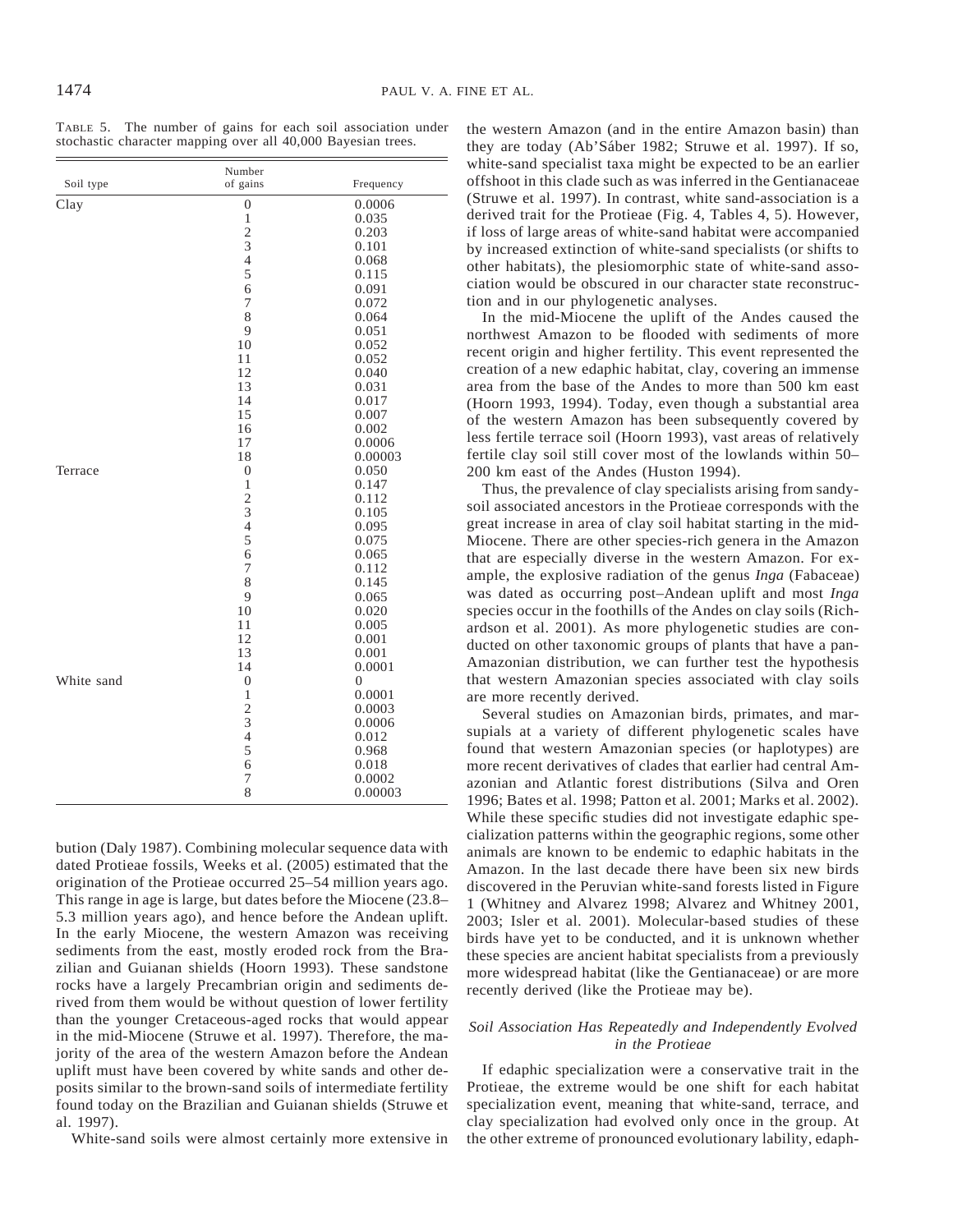ic specialization would be involved in every single diversification event, and the number of changes would equal the number of species that were edaphic specialists. Our results fall in between these two expectations. On one hand, there are instances where putative sister taxa share the same soil association (Fig. 3). Phylogenetic niche conservatism, in this case association to soil type, can actually increase rates of allopatric speciation if adaptation to novel soil types is constrained and prevents the evolution of generalist species that can cross habitat boundaries (Wiens 2004). On the other hand, our phylogenetic analyses indicate that association with each of the three soil types has evolved independently multiple times (Tables 4, 5) with putative sister taxa associated with different soil types, consistent with the hypothesis that ecological speciation is driving evolutionary divergence (Fig. 3). Moreover, these results are likely only a conservative estimate of the amount of ecological speciation that has occurred in the Protieae because adding additional taxa could only increase the minimum number of habitat shifts in the clade. Overall, the data suggest that environmental heterogeneity is involved in the diversification process for many species of Protieae, especially for clay and white-sand associated species.

Evidence is accumulating that the repeated independent evolution of habitat specialist taxa within closely related groups of species appears to be a common phenomenon in plants. For example, in the extraordinarily diverse Mediterranean zones of South Africa and Australia, more than 90% of the endemic species were edaphic specialists, many of them belonging to speciose genera that include multiple edaphic specialists on different substrata (Cowling et al. 1994). Phylogenetic studies of plants endemic to serpentine soils in California have found that serpentine specialists have evolved multiple times within several phylogenetically distant genera (Pepper and Norwood 2001; Rajakaruna et al. 2003; Patterson and Givnish 2004). Several species of sympatric habitat-specialist oaks (*Quercus*) were found to not be each other's closest relatives, indicating that habitat specialization has evolved repeatedly (Cavender-Bares et al. 2004). In a phylogenetic study of 20 species of the Melastomataceae liana *Adelobotrys* from the Amazon basin, Schulman (2003) found three putative sister pairs with divergent edaphic associations. These examples, together with the results from our study point to an active role for edaphic heterogeneity in the diversification process.

# *Potential Mechanisms of Edaphic Specialization in the Amazonian Biota*

There are two competing hypotheses that relate to the splitting of a lineage into two species with different edaphic tolerances in the Amazon Basin. The first hypothesis, the edaphic refuge hypothesis, is a modification of the vanishing refuge hypothesis (Vanzolini and Williams 1981; Moritz et al. 2000). This hypothesis contends that climatic events caused lowland forest in the Amazon to fragment and populations to become isolated from one another; (Haffer 1969; Haffer and Prance 2001). If isolated populations were confined to areas with different edaphic conditions, selection to adapt to the local soils in the refuges combined with the cessation of

gene flow from other populations in different soil types could result in diversification by allopatric speciation. Subsequent wetter climates then would permit range reexpansion and result in overlapping distributions for the newly split sister taxa, with each new species confined to different soil types. Whether the Amazon basin actually experienced aridity or forest fragmentation during glacial periods is not clear and is the subject of active debate (Bush 1994; Colinvaux et al. 2000; van der Hammen and Hooghiemstra 2000; Haffer and Prance 2001).

The second hypothesis, known as the gradient hypothesis, posits that diversification can occur without allopatric isolation. If two adjacent habitats select for different traits in the two populations and hybrids of the incipient species are at a selective disadvantage, species may then diverge as a result of parapatric speciation across a sharp environmental gradient (Endler 1977, 1982). While our results are consistent with the predictions of the gradient hypothesis, phylogenies alone cannot serve as an explicit test of this idea. Instead, they should be viewed as an obligatory first step in the evaluation of the role of the gradient hypothesis in a clade of habitat specialist species. Thus, deciding which model (gradient or edaphic refuge) appears more likely to explain sister taxa with divergent soil preferences depends on whether trees can indeed undergo morphological and genetic divergence in the presence of gene flow. To date, this has not been tested.

Edaphic specialists may have arisen by mechanisms described by either the gradient hypothesis or the edaphic refuge hypothesis. In either case, we argue that speciation scenarios that ignore the contribution of edaphic heterogeneity are incomplete. The next step will be to investigate the individual, recently derived sister taxa that live in adjacent but distinct habitats (Fig. 3). These species pairs, if currently undergoing parapatric speciation, ought to exhibit morphological or reproductive divergence even in the presence of measurable gene flow (Orr and Smith 1998; Moritz et al. 2000; Levin 2004). Then, reciprocal transplant experiments of habitatspecialist trees (cf. Fine et al. 2004) can reveal which genetically based traits are required for edaphic specialization. In addition, the species of Protieae that were associated with more than one habitat could represent ecotypes that are possibly undergoing incipient speciation. Increased phylogeographic sampling, together with population genetics studies across ecotones should prove fruitful in understanding the mechanism by which soil specialization drives diversification in the Amazonian flora.

# *Conclusions*

This study represents an initial attempt to document the prevalence of edaphic specialization and to understand the mechanisms behind the evolution of edaphic specialists in a common and diverse group of Amazonian trees. More complete surveys throughout the geographic range of these species will likely refine our understanding of edaphic specialization, and even change some of our characterizations. However, this effort is one of the most large-scale phylogenetic studies to date in any group of Amazonian trees and the only one to specifically focus on edaphic habitats. In the western Amazon, almost three-quarters of the species of Protieae we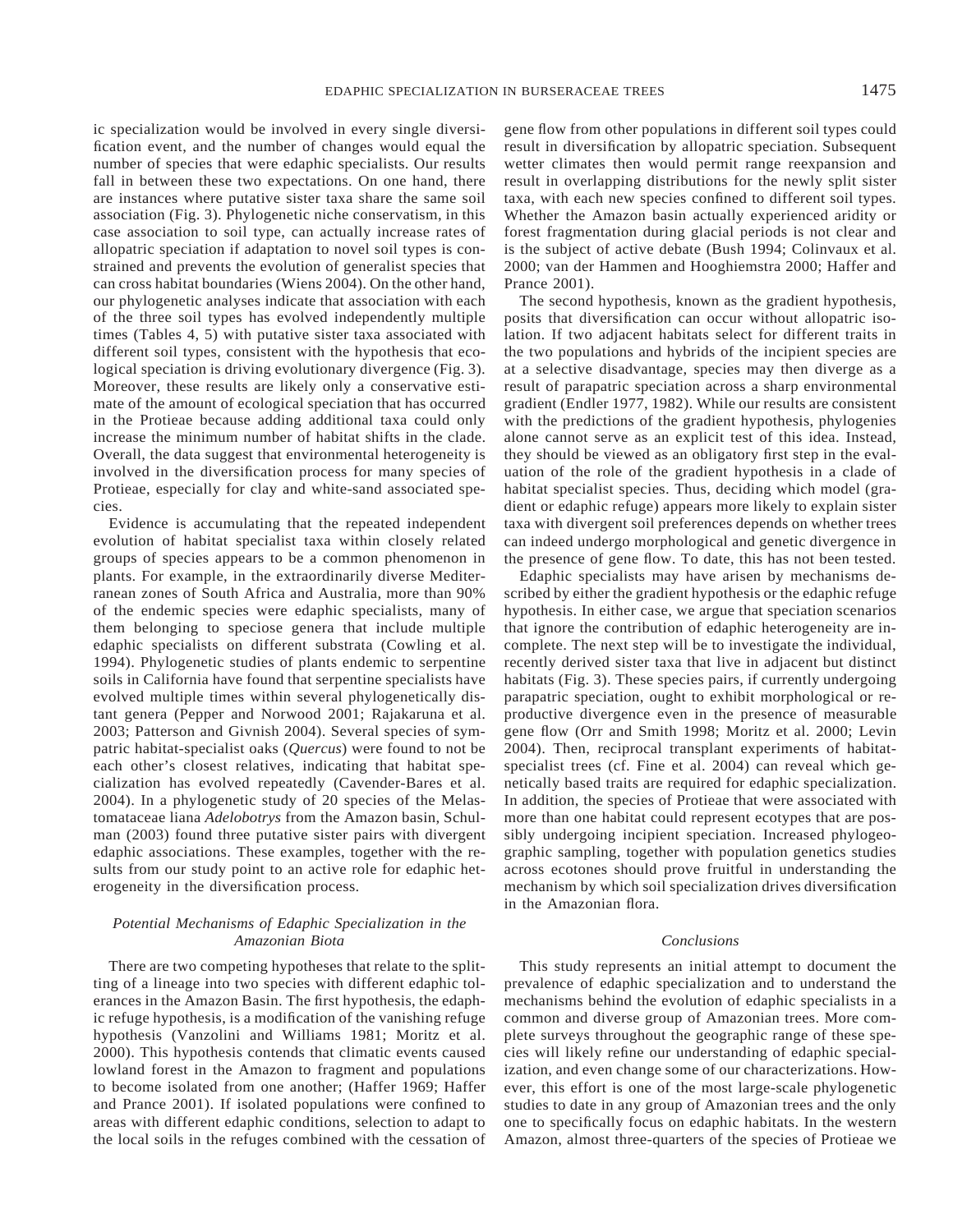sampled are associated with only one of the three soil types we surveyed—strong evidence that edaphic heterogeneity increases the regional diversity for this clade of Amazonian trees. When examining the phylogenetic patterns of edaphic specialists, we found that soil associations have repeatedly and independently evolved and that edaphic heterogeneity has played an important role in the diversification of many groups within the Protieae. The presence of multiple putative sympatric sister taxa with divergent soil associations is consistent with both allopatric and parapatric speciation scenarios. Future work should focus on the mechanisms of how reproductive isolation may evolve in edaphic specialist plants.

#### ACKNOWLEDGMENTS

We thank the Dirección General de Areas Naturales Protegidas y Fauna Silvestre–INRENA, which provided necessary permits for study, collection, and exportation of specimens; D. Del Castillo, L. Campos, E. Rengifo, S. Tello of the Instituto de Investigaciones de la Amazonía Peruana (IIAP) for logistical support and permission to work in and around the Estación Allpahuayo; R. García, S. Irazuzta, J. Reed, F. Vacalla for field assistance; S. Pell, K. Wurdack, N. Zerega, H. Cross for laboratory assistance. We would like to thank the 2004 Workshop on Molecular Evolution at Marine Biological Laboratory for advice with the phylogenetic analyses. We thank P. D. Coley, L. Bohs, and R. Foster for advice during all stages of this project. J. Álvarez Alonso has continually offered guidance and helped us to visit many of the field sites. R. Minckley, N. Pitman, R. Ree, D. L. Reed, C. Webb, and two anonymous reviewers improved earlier drafts of the manuscript. A. Weeks shared her data with us and S. Mori donated plant samples. The laboratory work was made possible thanks to funding by the Lewis B. and Dorothy Cullman Foundation. This research was supported by grants to PVAF by the National Science Foundation and the American Society of Plant Taxonomists.

# LITERATURE CITED

- Ab'Sáber, A. N. 1982. The paleoclimate and paleoecology of Brazilian Amazonia. Pp. 41–59 *in* G. T. Prance, ed. Biological diversification of the tropics. Columbia Univ. Press, New York.
- Alvarez, J., and B. Whitney. 2001. A new *Zimmerius* tyrannulet (Aves: Tyrannidae) from white-sand forests of Northern Amazonian Peru. Wilson Bull. 113:1–9.
- 2003. New distributional records of birds from white-sand forests of the northern Peruvian amazon, with implications for biogeography of northern South America. Condor 105:552–566.
- Anderson, A. 1981. White-sand vegetation of Brazilian Amazonia. Biotropica 13:199–210.
- Ashton, P. S. 1976. Mixed dipterocarp forest and its variation with habitat in the Malayan lowlands: a re-evaluation at Pasoh. Malay. For. 39:56–72.
- Bates, J. M., S. J. Hackett, and J. Cracraft. 1998. Area-relationships in the Neotropical lowlands: an hypothesis based on raw distributions of passerine birds. J. Biogeogr. 25:783–793.
- Binkley, D., and P. Matson. 1983. Ion exchange resin bag method for assessing forest soil nitrogen availability. Soil Sci. Soc. Am. J. 47:1050–1052.
- Burnham, R. J., and A. Graham. 1999. The history of neotropical vegetation: new developments and status. Ann. Mo. Bot. Gard. 86:546–589.
- Bush, M. B. 1994. Amazonian speciation: a necessarily complex model. J. Biogeogr. 21:5–17.
- Cavender-Bares, J., D. D. Ackerly, D. A. Baum, and F. A. Bazzaz. 2004. Phylogenetic overdispersion in Floridian oak communities. Am. Nat. 163:823–843.
- Clark, D. B., D. A. Clark, and J. M. Read. 1998. Edaphic variation and the mesoscale distribution of tree species in a Neotropical rain forest. J. Ecol. 86:101–112.
- Clark, D. B., M. W. Palmer, and D. A. Clark. 1999. Edaphic factors and the landscape-scale distributions of tropical rain forest trees. Ecology 80:2662–2675.
- Clarkson, J. J., M. W. Chase, and M. M. Harley. 2002. Phylogenetic relationships in Burseraceae based on plastid rps16 intron sequences. Kew Bull. 57:183–193.
- Colinvaux, P. A., P. E. Oliveira, and M. B. Bush. 2000. Amazonian and Neotropical plant communities on glacial time-scales: the failure of the aridity and refuge hypotheses. Quat. Sci. Rev. 19: 141–169.
- Condit, R., N. Pitman, E. Leigh, J. Chave, J. Terborgh, R. Foster, P. Nuñez, S. Aguilar, R. Valencia, G. Villa, H. Muller-Landau, E. Losos, and S. Hubbell. 2002. Beta-diversity in tropical forest trees. Science 295:666–669.
- Coomes, D. A. 1997. Nutrient status of Amazonian caatinga forests in a seasonally dry area: nutrient fluxes, litterfall and analyses of soils. Can. J. For. Res. 27:831–839.
- and P. J. Grubb. 1998. Responses of juvenile trees to above and belowground competition in nutrient-starved Amazonian rain forest. Ecology 79:768–782.
- Cowling, R. M., E. Witkowski, A. Milewski, and K. Newbey. 1994. Taxonomic, edaphic, and biological aspects of narrow plant endemism on matched sites in Mediterranean South Africa and Australia. J. Biogeogr. 21:651–664.
- Daly, D. C. 1987. A taxonomic revision of *Protium* (Burseraceae) in Eastern Amazonia and the Guianas. Ph.D. diss., City University of New York, New York.
- ———. 1989. Studies in Neotropical Burseraceae. II. Generic limits in new world Protieae and Canarieae. Brittonia 41:17–27.
- ———. 1992. New taxa and combinations in *Protium* Burm F.: studies in Neotropical Burseraceae. VI. Brittonia 44:280–299.
- ———. 1997. Burseraceae. Pp. 688–728 *in* P. E. Berry, B. K. Holst, and K. Yatskievych, eds. Flora of the Venezuelan Guayana. Vol. 3. Missouri Botanical Garden Press, St. Louis, MO.
- Daly, D. C., and J. D. Mitchell. 2000. Lowland vegetation of tropical South America: an overview. Pp. 391–454 *in* D. L. Lentz, ed. Imperfect balance: landscape transformations in the Precolumbian Americas. Columbia Univ. Press, New York.
- Davies, S. J., P. A. Palmiotto, P. S. Ashton, H. S. Lee, and J. V. LaFrankie. 1998. Comparative ecology of 11 sympatric species of *Macaranga* in Borneo: tree distribution in relation to horizontal and vertical resource heterogeneity. J. Ecol. 86:662–673.
- Duivenvoorden, J. F. 1995. Tree species composition and rain forest-environment relationship in the middle Caquetá area, Colombia, NW Amazonia. Vegetatio 120:91–113.
- Endler, J. A. 1977. Geographic variation, speciation, and Clines. Princeton Univ. Press, Princeton, NJ.
- 1982. Pleistocene forest refuges: fact or fancy. Pp. 641– 657 *in* G. T. Prance, ed. Biological diversification in the tropics. Columbia Univ. Press, New York.
- Farris, J. S., M. Källersjö, A. G. Klude, and C. Bult. 1995. Testing significance of incongruence. Cladistics 10:315–319.
- Fine, P. V. A., I. Mesones, and P. D. Coley. 2004. Herbivores promote habitat specialization by trees in Amazonian forests. Science 305:663–665.
- Foster, R. B. 1990. Long-term change in the successional forest community of the Rio Manu floodplain. Pp. 565–572 *in* A. H. Gentry, ed. Four Neotropical rainforests. Yale Univ. Press, New Haven, CT.
- Gentry, A. H. 1981. Distributional patterns and an additional species of the *Passiflora vitifolia* complex: Amazonian species diversity due to edaphically differentiated communities. Plant Syst. Evol. 137:95–105.
	- ———. 1986. Endemism in tropical versus temperate plant com-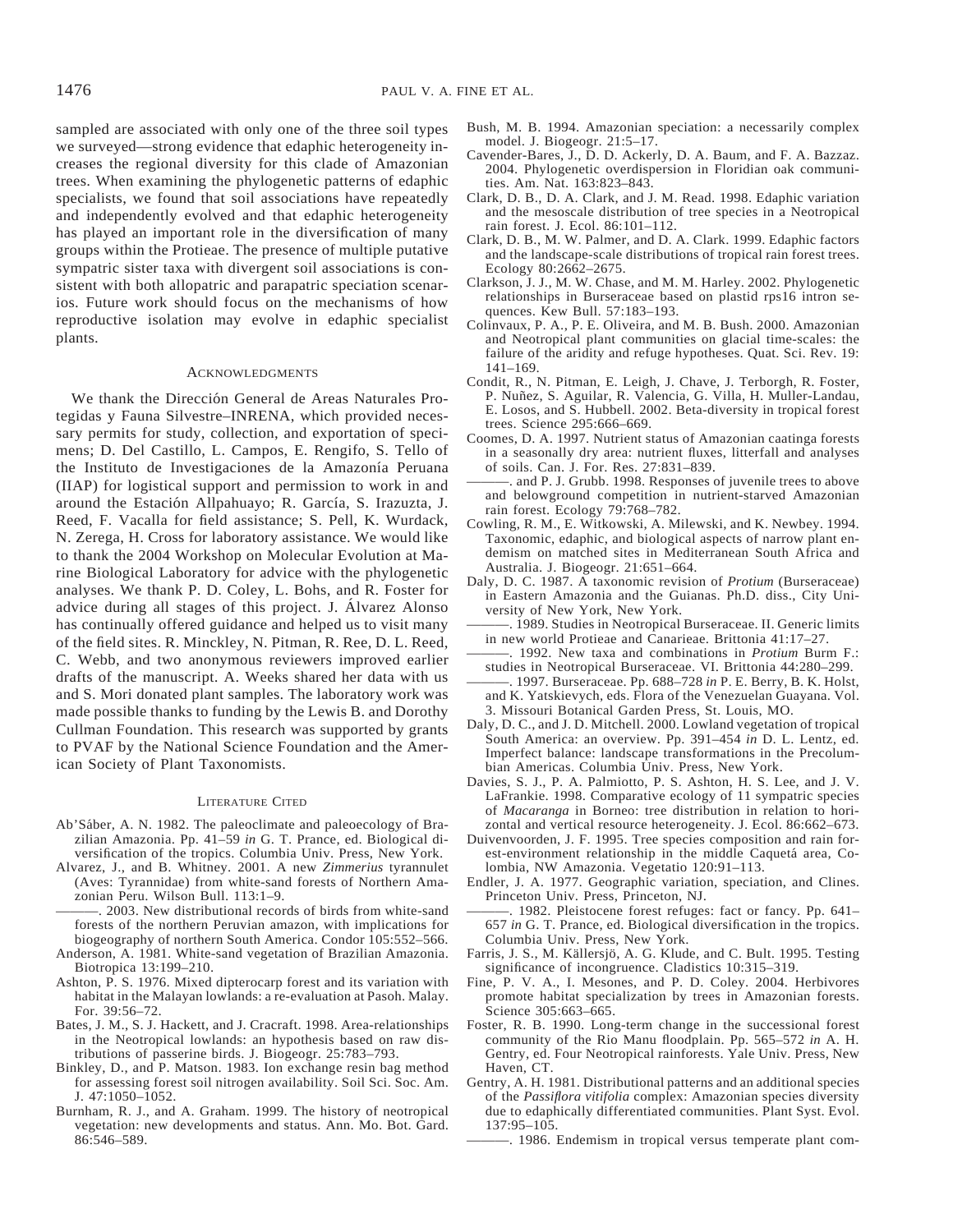munities. Pp. 153-181 *in* M. Soulé, ed. Conservation biology: the science of scarcity and diversity. Sinauer, Sunderland, MA.

- . 1988. Patterns of plant community diversity and floristic composition on environmental and geographical gradients. Ann. Mo. Bot. Gard. 75:1–34.
- Guillamet, J.-L. 1987. Some structural and floristic aspects of the forest. Experientia 3:241–251.
- Haffer, J. 1969. Speciation in Amazonian forest birds. Science 165: 131–137.
- Haffer, J., and G. T. Prance. 2001. Climatic forcing of evolution in Amazonia during the Cenozoic: on the refuge theory of biotic differentiation. Amazoniana 16:579–607.
- Harley, M., and D. C. Daly. 1995. Burseraceae Kunth, Protieae March. em. Engl. World Pollen Spore 20:1–44.
- Harms, K. E., R. Condit, S. P. Hubbell, and R. B. Foster. 2001. Habitat associations of trees and shrubs in a 50-ha Neotropical forest plot. J. Ecol. 89:947–959.
- Hoorn, C. 1993. Marine incursions and the influence of Andean tectonics on the miocene depositional history of northwestern Amazonia: results of a palynostratigraphic study. Palaeogeogr. Palaeoclimatol. Palaeoecol. 105:267–309.
- . 1994. An environmental reconstruction of the palaeo-Amazon river system (Middle-Late Miocene, NW Amazonia). Palaeogeogr. Palaeoclimatol. Palaeoecol. 112:187–238.
- Hubbell, S. P., R. B. Foster, S. T. O'Brien, K. E. Harms, R. Condit, B. Weschler, S. J. Wright, and S. Loo de Lao. 1999. Light gap disturbances, recruitment limitation, and tree diversity in a Neotropical forest. Science 283:554–557.
- Huber, O. 1995. Geographical and physical features. Pp. 1–61 *in* P. E. Berry, B. K. Holst, and K. Yatskievych, eds. Flora of the Venezuelan Guayana. Vol 1. Missouri Botanical Garden and Timber Press, St. Louis and Portland, OR.
- Huelsenbeck, J., and F. R. Ronquist. 2001. MRBAYES: Bayesian inference of phylogenetic trees. Bioinformatics 17:745–755.
- Huelsenbeck, J., R. Nielsen, and I. Bollbacker. 2003. Stochastic mapping of morphological characters. Syst. Biol. 52:131–158.
- Huston, M. 1994. Biological diversity: the coexistence of species on changing landscapes. Cambridge Univ. Press, Cambridge, U.K.
- Isler, M., J. Alvarez, P. Isler, and B. Whitney. 2001. A review of the *Percnostola rufifrons* complex (Passeriformes: Thamnophilidae) with description of a new species from northern Amazonian Peru. Wilson Bull. 113:164–176.
- Levin, D. A. 2004. Ecological speciation: crossing the divide. Syst. Bot. 29:807–816.
- Maddison, D. R., and W. P. Maddison. 2001. MacClade 4: analysis of phylogeny and character evolution. Ver. 4.05. Sinauer, Sunderland, MA.
- Marks, B. D., S. J. Hackett, and A. P. Capparella. 2002. Historical relationships among Neotropical lowland forest areas of endemism as determined by mitochondrial DNA sequence variation within the wedge-billed woodcreeper (Aves: Dendrocolaptidate: *Glyphorynchus spirurus*). Mol. Phylogenet. Evol. 24:153–167.
- Medina, E., and E. Cuevas. 1989. Patterns of nutrient accumulation and release in Amazonian forests of the upper Rio Negro basin. Pp. 217–240 *in* J. Proctor, ed. Mineral nutrients in tropical forest and savanna ecosystem*s.* Blackwell Scientific, Oxford, U.K.
- Moritz, C., J. Patton, C. Schneider, and T. B. Smith. 2000. Diversification of rainforest faunas: an integrated molecular approach. Annu. Rev. Ecol. Syst. 31:533–563.
- Nielsen, R. 2002. Mapping mutations on phylogenies. Syst. Biol. 51:729–739.
- Nylander, J. A. A. 2004. MrModeltest v2. Program distributed by the author. Evolutionary Biology Centre, Uppsala University, Uppsala, Sweden.
- Orr, M. R., and T. B. Smith. 1998. Ecology and speciation. Trends Ecol. Evol. 13:502–506.
- Patterson, T. B., and T. J. Givnish. 2004. Geographic cohesion, chromosomal evolution, parallel adaptive radiations, and consequent floral adaptations in *Calochortus* (Calochortaceae): evidence from a cpDNA phylogeny. New Phytol. 161:253–264.
- Patton, J. L., M. N. F. da Silva, M. C. Lara, and M. A. Mustrangi. 1997. Diversity, differentiation, and the historical biogeography

of non-volant small mammals of the Neotropical forests. Pp. 455–465 *in* W. Laurance and R. Bierregaard, eds. Tropical forest remnants: ecology, management and conservation of fragmented communities. Univ. of Chicago Press, Chicago.

- Pepper, A. E., and L. E. Norwood. 2001. Evolution of *Caulanthus amplexicaulis* var. *barbarae* (Brassicaceae), a rare serpentine endemic plant: a molecular phylogenetic perspective. Am. J. Bot. 88:1479–1489.
- Pitman, N. C. A. 2000. A large-scale inventory of two Amazonian tree communities. Ph.D. diss. Duke University, Durham, NC.
- Pitman, N. C. A., J. W. Terborgh, M. R. Silman, P. Nuñez, D. A. Neill, C. E. Ceron, W. A. Palacios, and M. Aulestia. 2001. Dominance and distribution of tree species in upper Amazonian terra firme forests. Ecology 82:2101–2117.
- Plotkin, J. B., M. D. Potts, N. Leslie, N. Manokaran, J. LaFrankie, and P. S. Ashton. 2000. Species-area curves, spatial aggregation and habitat specialization in tropical forests. J. Theor. Biol. 207: 81–99.
- Potts, M. D., P. S. Ashton, L. S. Kaufman, and J. B. Plotkin. 2002. Habitat patterns in tropical rain forests: a comparison of 105 plots in northwest Borneo. Ecology 83:2782–2797.
- Posada, D., and K. Crandall. 1998. MODELTEST: testing the model of DNA substitution. Bioinformatics 14:817–818.
- Pyke, C., R. Condit, S. Aguilar, and A. Hernandez. 2001. Floristic composition across a climatic gradient in a neotropical lowland forest. J. Veg. Sci. 12:533–566.
- Rajakaruna, N., B. G. Baldwin, R. Chan, A. M. Desrochers, B. A. Bohm, and J. Whitton. 2003. Edaphic races and phylogenetic taxa in the *Lasthenia californica* complex (Asteraceae: Heliantheae): an hypothesis of parallel evolution. Mol. Ecol. 12: 1675–1679.
- Räsänen, M. E., J. Salo, and R. J. Kalliola. 1987. Fluvial perturbance in the western Amazon basin: regulation by long-term sub-Andean tectonics. Science 238:1398–1401.
- Reed, D. L., K. E. Carpenter, and M. J. deGravelle. 2002. Molecular systematics of the jacks (Perciformes: Carangidae) based on mitochondrial cytochrome *b* sequences using parsimony, likelihood and Bayesian approaches. Mol. Phylogenet. Evol. 23:513–524.
- Ribeiro, J., M. Hopkins, A. Vicentini, C. Sothers, M. Costa, J. Brito, M. Souza, L. Martins, L. Lohmann, P. Assumção, E. Pereira, C. Silva, M. Mesquita, and L. Procópio. 1999. Flora da Reserva Ducke: guia de indentificação das plantas vasculares de uma floresta de terra-firme na Amazônia Central. INPA-DFID, Manaus, Brazil.
- Richardson, J. E., R. T. Pennington, T. D. Pennington, and P. M. Hollingsworth. 2001. Rapid diversification of a species-rich genus of Neotropical rain forest trees. Science 293:2242–2245.
- Ricklefs, R. E., and D. Schluter. 1993. Species diversity: regional and historical influences. Pp. 350–359 *in* R. E. Ricklefs and D. Schluter, eds. Species diversity in ecological communities: historical and geographical perspectives. Univ. of Chicago Press, Chicago.
- Ruokolainen, K., and H. Tuomisto. 1998. Vegetación natural de la zona de Iquitos. Pp. 253–365 *in* R. Kalliola and S. Flores, eds. Geoecologia y desarrollo Amazonico: estudio integrado en la zona de Iquitos, Peru. Univ. of Turku Press, Turku, Finland.
- Ruokolainen, K., A. Linna, and H. Tuomisto. 1997. Use of Melastomataceae and pteridophytes for revealing phytogeographical patterns in Amazonian rain forests. J. Trop. Ecol. 13:243–256.
- Schluter, D. 2000. The ecology of adaptive radiation. Oxford Univ. Press, Oxford, U.K.
- 2001. Ecology and the origin of species. Trends Ecol. Evol. 16:330–343.
- Schulman, L. 2003. Taxonomy, chorology, speciation, and conservation in a heterogeneous Amazonia: case-studies in the flowering-plant family Melastomataceae. Ph.D. diss., University of Turku, Turku, Finland.
- Silva, J. M. C., and D. C. Oren. 1996. Application of the parsimony analysis of endemicity in Amazonian biogeography: an example with primates. Biol. J. Linn. Soc. 59:427–437.
- Struwe, L., P. Maas, and V. Albert. 1997. *Aripuana cullmaniorum*, a new genus and species of Gentianaceae from white sands of southeastern Amazonas, Brazil. Harvard Pap. Bot. 2:235–253.